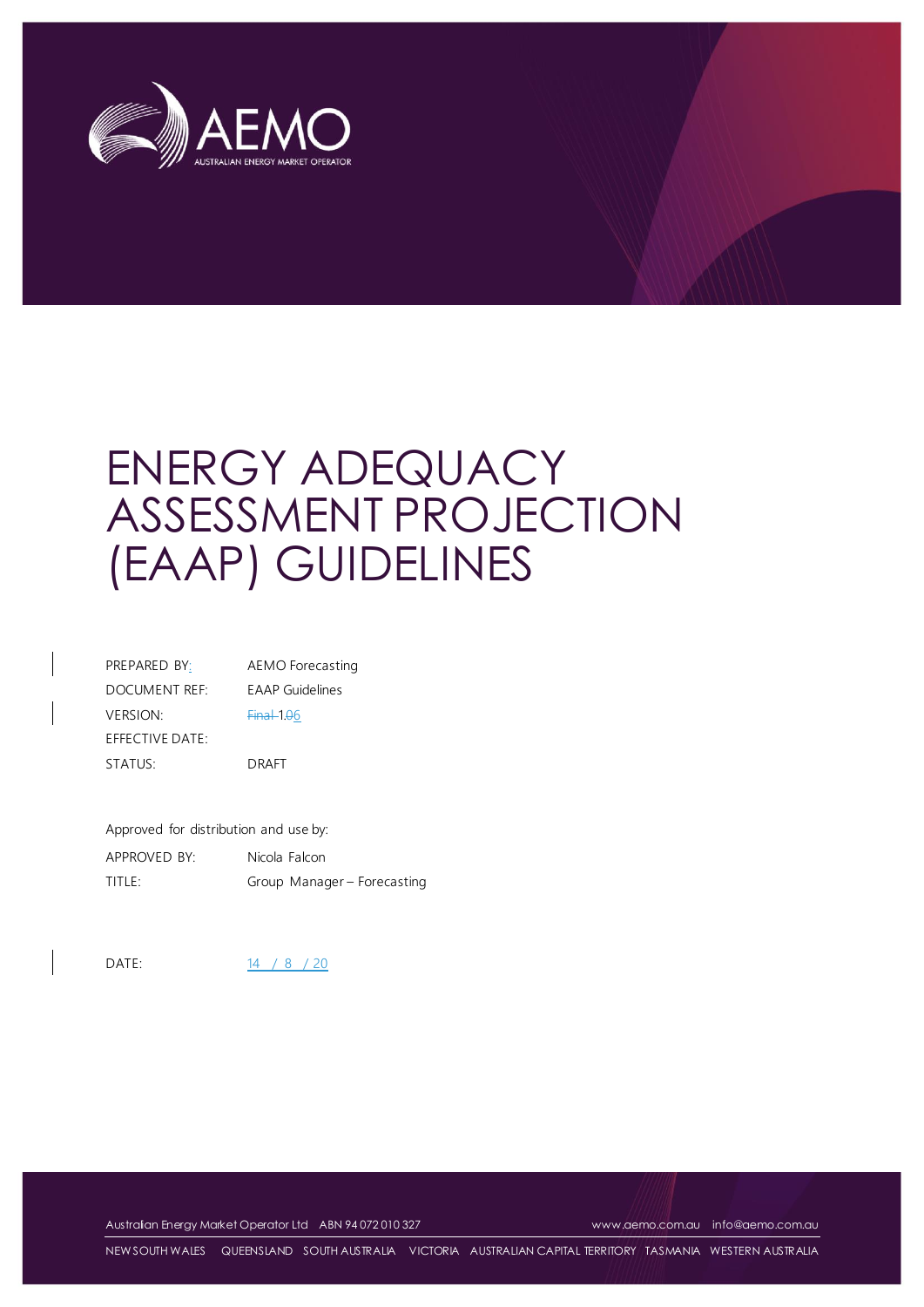

## **VERSION RELEASE HISTORY**

| Version              | <b>Effective Date</b> | <b>Summary of Changes</b>            |
|----------------------|-----------------------|--------------------------------------|
| Draft 0.1            | 27/2/2009             | <b>EAAP WG</b>                       |
| Draft 0.2            | 12/5/2009             | EAAP WG                              |
| Final 1.0            | 30/6/2009             | <b>EAAP WG</b>                       |
| Final 1.1            | 14/1/2013             | Monica Burkett and Pablo Uribe Gomez |
| Draft 1.2            | 02/6/2016             | Supply Planning - Rimjhim Kapoor     |
| Draft <sub>13</sub>  | 09/9/2016             | Supply Planning - Rimjhim Kapoor     |
| Final 1.4            | 21/10/2016            | Supply Planning - Rimjhim Kapoor     |
| Draft <sub>1.5</sub> | 25/5/2020             | Forecasting - Philip Travill         |
| Draft 1.6            | 14/8/2020             | Forecasting                          |
|                      |                       |                                      |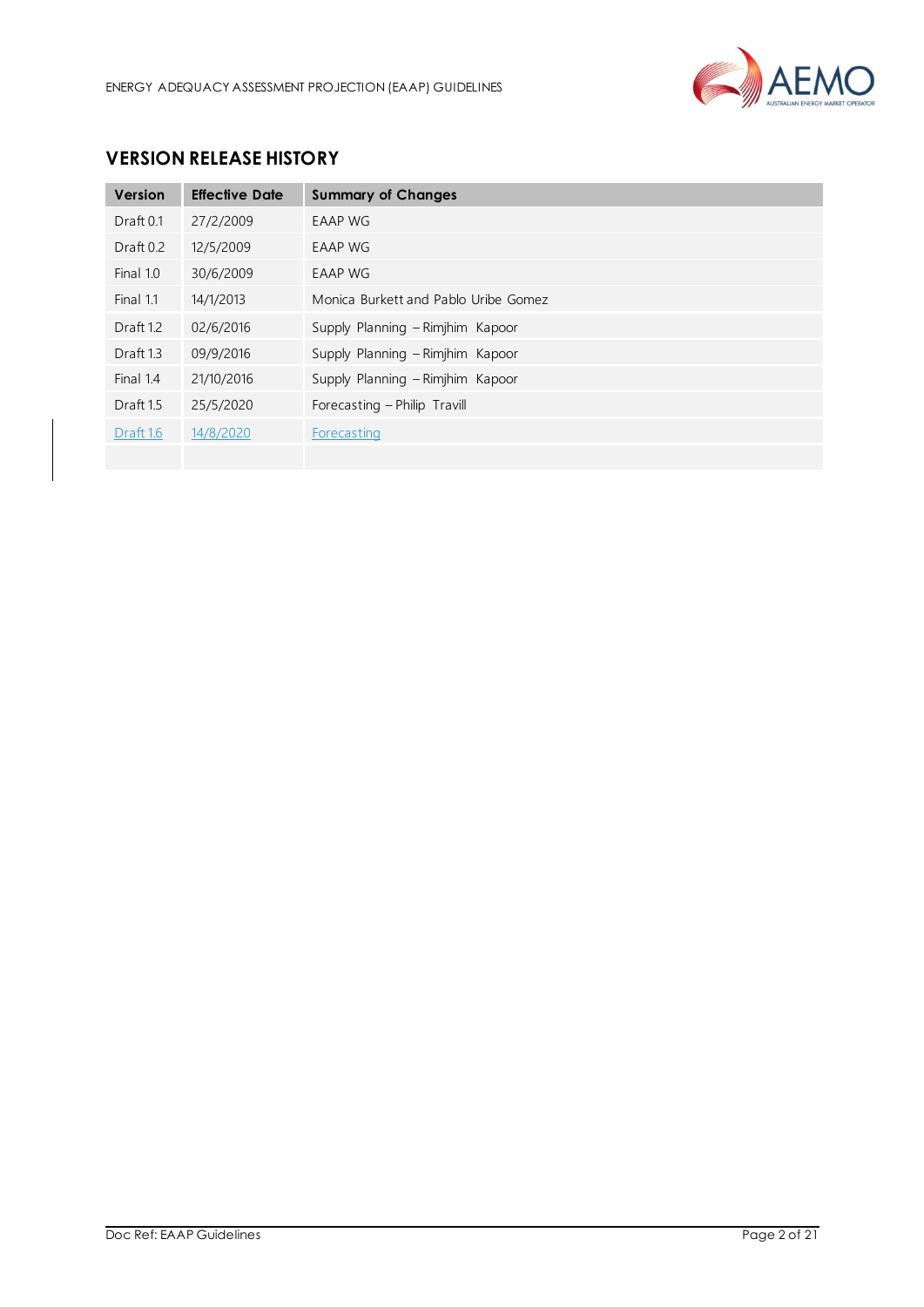

## **CONTENTS**

| 1.    | <b>INTRODUCTION</b>                                                                     | $\overline{4}$ |
|-------|-----------------------------------------------------------------------------------------|----------------|
| 1.1.  | Purpose and scope                                                                       | $\overline{4}$ |
| 1.2.  | Definitions and interpretation                                                          | 4              |
| 2.    | NER REQUIREMENTS                                                                        | 6              |
| 3.    | PREPARATION OF THE EAAP                                                                 | 8              |
| 4.    | <b>EAAP GUIDELINES</b>                                                                  | 8              |
| 4.1.  | Scenarios that must be studied in preparing the EAAP                                    | 8              |
| 4.2.  | Modelling assumptions for the EAAP                                                      | 9              |
| 4.3.  | Components of static GELF parameters that a Scheduled Generator must include in a       |                |
|       | GELF submitted under Rule 3.7C(q)                                                       | <u>12</u>      |
| 4.4.  | Additional components of static GELF parameters associated with Hydro Power Schemes 13  |                |
| 4.5.  | The forms of the GELF sufficient for a Scheduled Generator to meet the requirements of  |                |
|       | Rule $3.7C(q)$                                                                          | <u>13</u>      |
| 4.6.  | Variable parameters to be specified in a GELF                                           | 14             |
| 4.7.  | Circumstances where a GELF can apply to a collection of scheduled generating units that |                |
|       | face common energy constraints due to their geographic location, access to fuel source  |                |
|       | or another similar reason                                                               | <u>15</u>      |
| 4.8.  | The form of information to be submitted by each Scheduled Generator in accordance       |                |
|       | with Rule 3.7C(e)                                                                       | 15             |
| 4.9.  | When a Scheduled Generator is required to update a GELF under paragraph (h)(2)          | 15             |
| 4.10. | Information to be included in the publication of the EAAP                               | 15             |
| 4.11. | Arrangements for managing the confidentiality of information submitted to AEMO          | <u>16</u>      |
| 5.    | SCHEDULE 1: DEVELOPMENT OF 10% AND 50% POE DEMAND TRACES FOR THE EAAP                   | <u>17</u>      |
| 6.    | SCHEDULE 2: INTER-REGIONAL LOSS MODEL AND MARGINAL LOSS FACTORS USED                    |                |
|       | FOR THE EAAP                                                                            | <u> 18</u>     |
| 7.    | SCHEDULE 3: EXAMPLES OF HYDRO POWER SCHEME MODELLING FOR EAAP                           | <u>19</u>      |
| 7.1.  | Sample Model 1 - Run of river Hydro Power Station                                       | <u>19</u>      |
| 7.2.  | Sample Model 2 - Basic Pump Storage Hydro Power Schemes                                 | <u>19</u>      |
| 7.3.  | Sample Model 3 - Complex Pump Storage Hydro Power Schemes                               | 20             |
| 7.4.  | Sample Model 4 - Aggregated Complex Pump Storage Hydro Power Schemes                    | 21             |
| 7.5.  | Sample Model 5 - Hydro Power Schemes with specific generation profiles                  | 21             |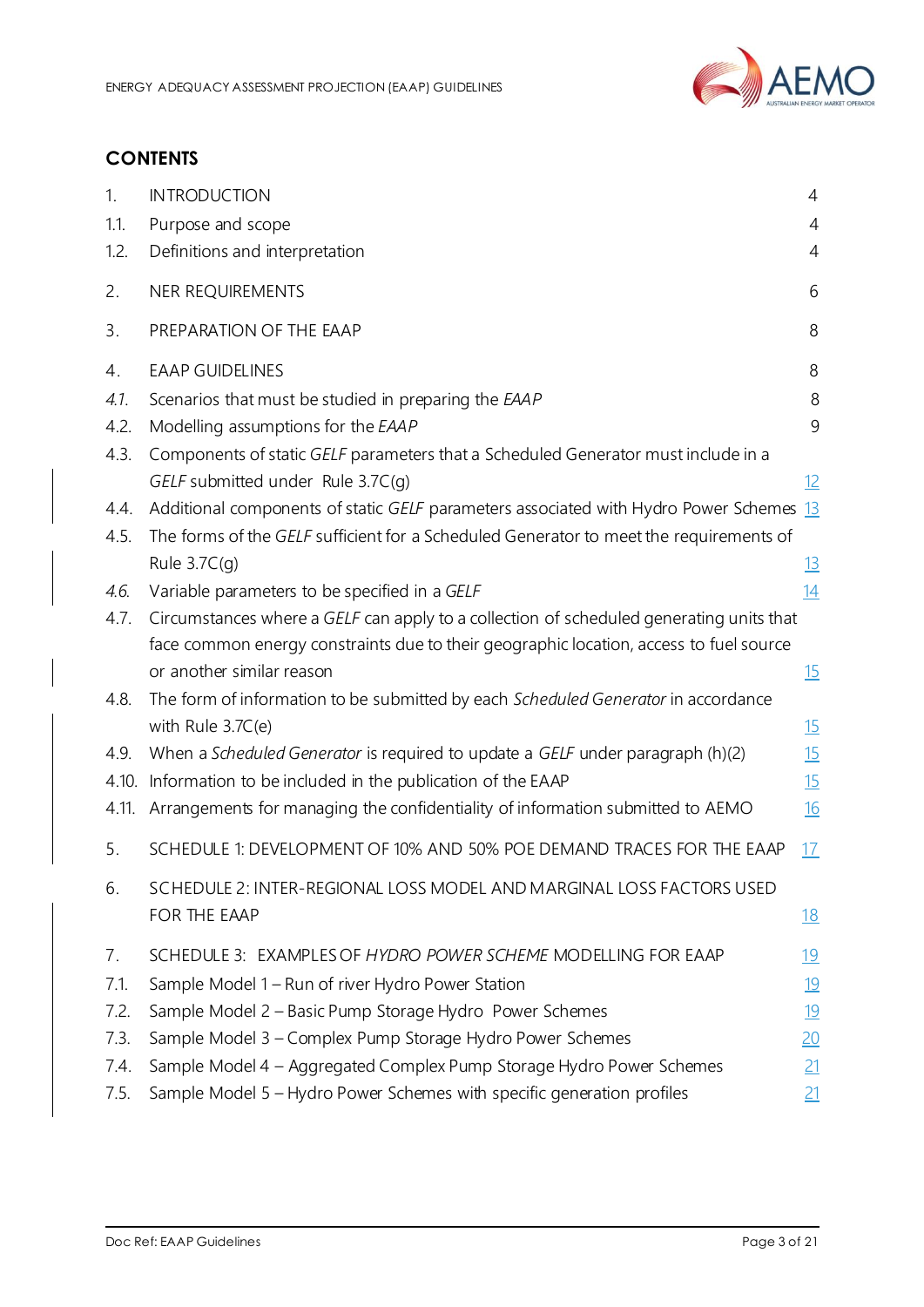

# <span id="page-3-0"></span>**1. INTRODUCTION**

( 2

## <span id="page-3-1"></span>**1.1. Purpose and scope**

These are the *EAAP Guidelines* made under clause 3.7C(k) of the National Electricity Rules (NER). (**Procedures**).

These Procedures have effect only for the purposes set out in the NER. The NER and the National Electricity Law prevail over these Procedures to the extent of any inconsistency.

## <span id="page-3-2"></span>**1.2. Definitions and interpretation**

#### **1.2.1. Glossary**

Terms defined in the National Electricity Law and the NER have the same meanings in these Procedures unless otherwise specified in this clause.

Defined terms/Terms defined in the NER are intended to be identified in these Procedures by italicising them, but failure to italicise a defined term does not affect its meaning.

The words, phrases and abbreviations in the table below have the meanings set out opposite them when used in these Procedures.

| <b>Term</b>                       | <b>Definition</b>                                                                                                                                                                                                                                                                |
|-----------------------------------|----------------------------------------------------------------------------------------------------------------------------------------------------------------------------------------------------------------------------------------------------------------------------------|
| 10% POE demand traces             | Hourly 10% POE demand profiles used in <i>EAAP</i> . The method of developing demand<br>traces is explained in Schedule 1 of this document.                                                                                                                                      |
| 50% POE demand traces             | Hourly 50% POE demand profile used in EAAP. The method of developing demand<br>traces is explained in Schedule 1 of this document.                                                                                                                                               |
| 90% POE demand traces             | Hourly 90% POE demand profile optionally used in <i>EAAP</i> . The method of developing<br>demand traces is explained in Schedule 1 of this document.                                                                                                                            |
| 10% POE simulation case           | The EAAP simulation using a GELF for a given Scenario with 10% POE demand traces.                                                                                                                                                                                                |
| 50% POE simulation case           | The EAAP simulation using a GELF for a given Scenario with 50% POE demand traces.                                                                                                                                                                                                |
| Baseload generation               | Generating units that typically run all times through the year except during<br>maintenance <i>outages</i> . Coal-fired <i>generating units</i> are a typical example of baseload<br><i>generating units.</i>                                                                    |
| <b>ESOO</b>                       | Electricity statement of opportunities                                                                                                                                                                                                                                           |
| <b>FCAS</b>                       | Frequency control ancillary services, as that term is defined in section 4.1 of AEMO's<br>Procedure SO_OP 3708A Frequency Control Ancillary Services <sup>1</sup>                                                                                                                |
| <b>FOR</b>                        | Forced outage rate (unplanned outage data used stochastically in the modelling). as<br>that term is defined on page 12 of Guidebook for forced outage data recording:<br>Definitions and assumptions.                                                                            |
| Forecast generation<br>capability | The maximum generation in GWh each of the scheduled generating units, a group of<br>scheduled generating units or the power station (as appropriate) is capable of<br>producing, taking the <i>energy</i> limitations anticipated under various scenarios into<br>consideration. |

<sup>1</sup> This document is available at: https://www.aemo.com.au/- /media/Files/Electricity/NEM/Security\_and\_Reliability/Power\_System\_Ops/Procedures/SO\_OP\_3708---Non-market-Ancillary-Services.pdf This document is available at[: https://www.aemo.com.au/-/media/Files/Electricity/NEM/Security\\_and\\_Reliability/](https://www.aemo.com.au/-/media/Files/Electricity/NEM/Security_and_Reliability/Power_System_Ops/Procedures/SO_OP_3708---Non-market-Ancillary-Services.pdf) [Power\\_System\\_Ops/Procedures/SO\\_OP\\_3708---Non-market-Ancillary-Services.pdf](https://www.aemo.com.au/-/media/Files/Electricity/NEM/Security_and_Reliability/Power_System_Ops/Procedures/SO_OP_3708---Non-market-Ancillary-Services.pdf)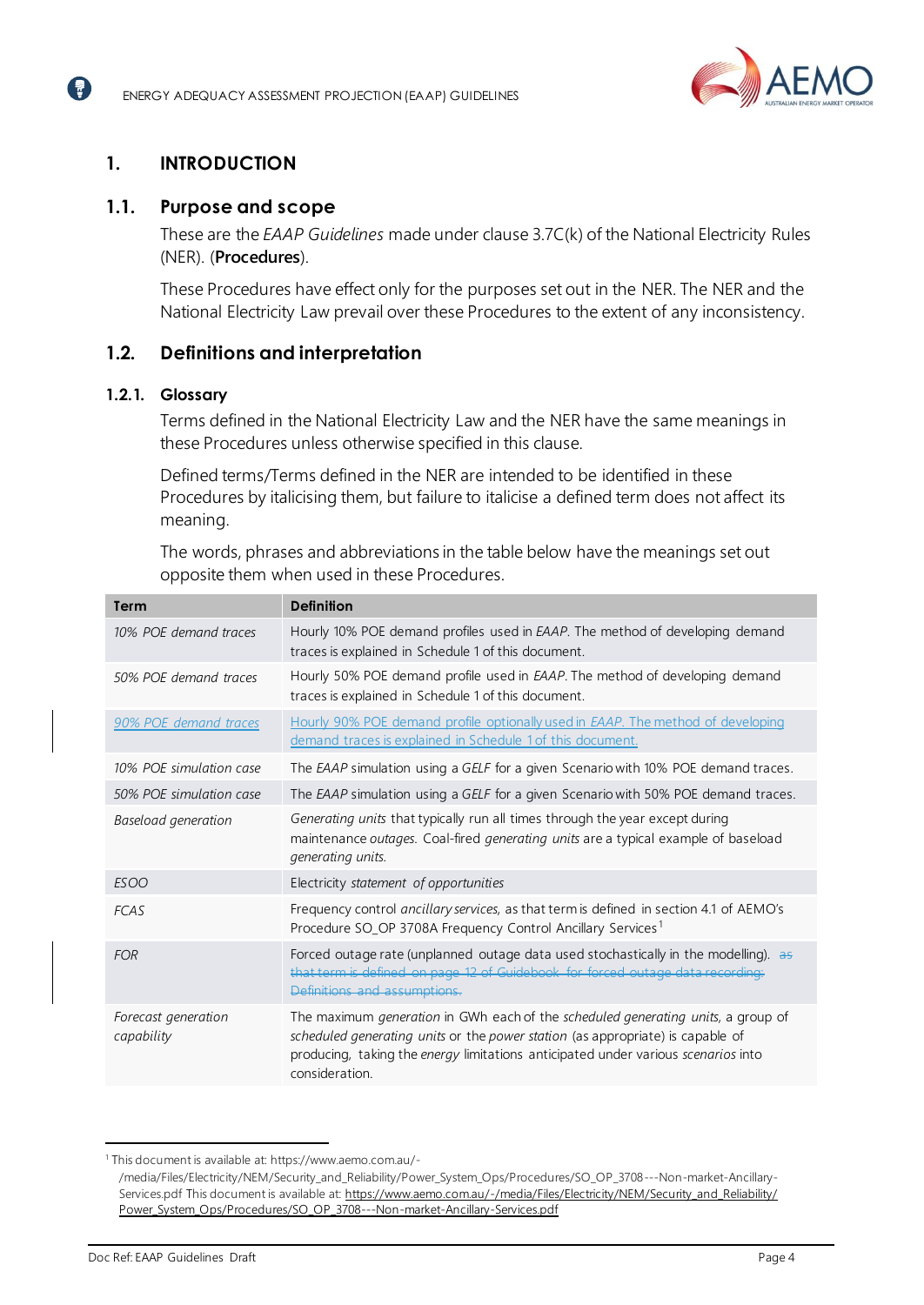

| <b>Term</b>                               | <b>Definition</b>                                                                                                                                                                                                                                                                                                                                                       |
|-------------------------------------------|-------------------------------------------------------------------------------------------------------------------------------------------------------------------------------------------------------------------------------------------------------------------------------------------------------------------------------------------------------------------------|
| Hydro power scheme                        | One or more hydro power stations including pump storage units relying on a common<br>river system for their energy source can be defined as a hydro power scheme, including<br>run-of-the-river hydro power stations.                                                                                                                                                   |
| Intermediate generation                   | Generating units that are not included in baseload generation or peaking generation<br>are generally included in this category.                                                                                                                                                                                                                                         |
| Monte Carlo simulations                   | Probabilistic computational algorithms that rely on repeated random sampling to<br>compute their results. Monte Carlo methods are useful in studying complex systems<br>with significant uncertainty in inputs.                                                                                                                                                         |
| <b>NSCAS</b>                              | Network support and control ancillary services                                                                                                                                                                                                                                                                                                                          |
| Network Support<br>Agreement <sup>2</sup> | An agreement between a Network Service Provider and a Market Participant to provide<br>a non-network alternative to a network augmentation to improve network capability.                                                                                                                                                                                               |
| Peaking generation                        | Generating units that are relatively expensive to run and generally run only for few<br>hours a day when the demand is high.                                                                                                                                                                                                                                            |
| Run-of-river hydro power<br>stations      | The hydro power stations utilizing the natural flow and elevation drop of a river to<br>generate electricity. Power stations of this type are built on rivers with a consistent and<br>steady flow, either natural or through the use of a large reservoir at the head of the<br>river that then can provide a regulated steady flow for the down-stream power station. |
| Scenarios                                 | As defined in section 4.1 of this document.                                                                                                                                                                                                                                                                                                                             |
| Simulation case                           | An EAAP simulation with a GELF for a given Scenario and with a given POE demand<br>trace (10% POE or 50% POE).                                                                                                                                                                                                                                                          |
| Study period                              | 24 month period under investigation by EAAP.                                                                                                                                                                                                                                                                                                                            |

#### **1.2.2. Interpretation**

8

These Procedures are subject to the principles of interpretation set out in Schedule 2 of the National Electricity Law.

<sup>&</sup>lt;sup>2</sup> This definition is included in the "New Chapter 10 Glossary Terms" section (refer page 361) of the Final Report of the Congestion Management Review by Australian Energy Market Commission. This report can be accessed using the following weblink: https://www.aemc.gov.au/markets-reviews-advice/congestion-management-reviewa[t: https://www.aemc.gov.au/markets-reviews](https://www.aemc.gov.au/markets-reviews-advice/congestion-management-review)[advice/congestion-management-review](https://www.aemc.gov.au/markets-reviews-advice/congestion-management-review)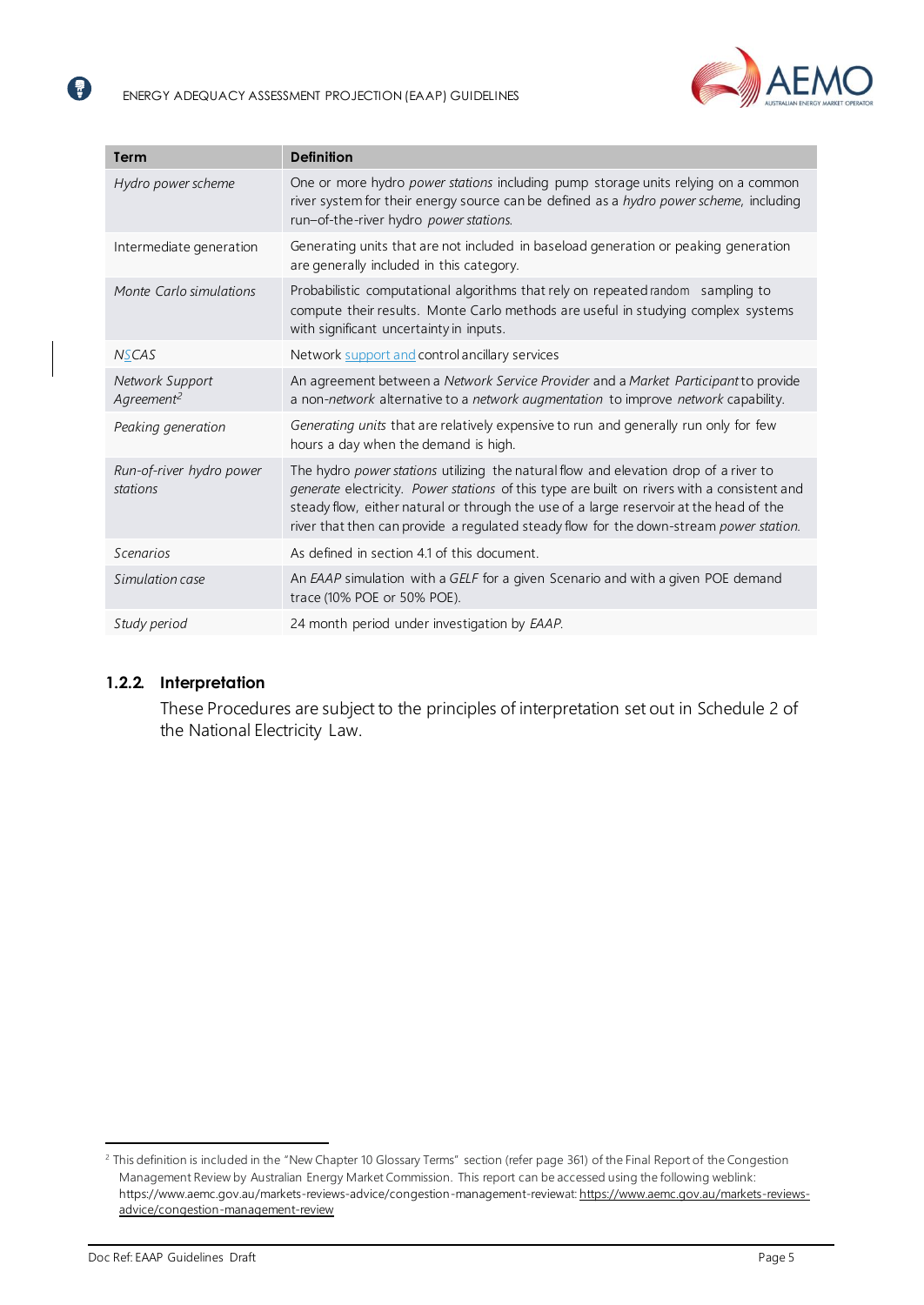

## <span id="page-5-0"></span>**2. NER REQUIREMENTS**

AEMO is required to developand publish the *EAAP guidelines*in accordancewith Rule 3.7C,

which states:

## *EAAP* **guidelines**

2

- (k) *AEMO* must developand *publish* guidelines (the *'EAAP guidelines*')that:
	- (1) define scenarios that *AEMO* must study in preparing the *EAAP*;
	- (2) define modelling assumptions for the *EAAP*;
	- (3) define the components of a *GELF* that a *ScheduledGenerator* must include in a *GELF* submitted under paragraph (g);
	- (4) provide detail on the forms of the *GELF* sufficient for a *ScheduledGenerator*to meet the requirements of paragraph (g);
	- (5) define variableparameters specific to a *GELF* ('*GELF parameters*')that are likely to have a material impact on the *GELF* and therefore the *EAAP*, and which may include, but are not limited to, parameters in relation to:
		- (i) hydro storage including pump storage;
		- (ii) thermal generation fuel;
		- (iii) cooling water availability; and
		- (iv) gas supply limitations;
	- (6) define circumstances where a *GELF* submittedunder paragraph (g) can apply to a collection of *scheduledgeneratingunits* that face common *energy constraints* due to their geographic location, access to fuel source or another similar reason;
	- (7) define the form of information to be submitted by each *ScheduledGenerator*in accordance with paragraph (e);
	- (8) define arrangements for managing the confidentiality of information submitted to *AEMO* under this rule 3.7C; and
	- (9) specify when a *Scheduled Generator* is required to update a *GELF* under paragraph (h)(2).

In preparing the *EAAP Guidelines,AEMO* is required to comply with Rule 3.7C(l), which states:

(l) The scenarios that are defined for the purposes of subparagraph (k)(1) may include, but are not limited to:

(1) water conditions such as normal rainfall and drought;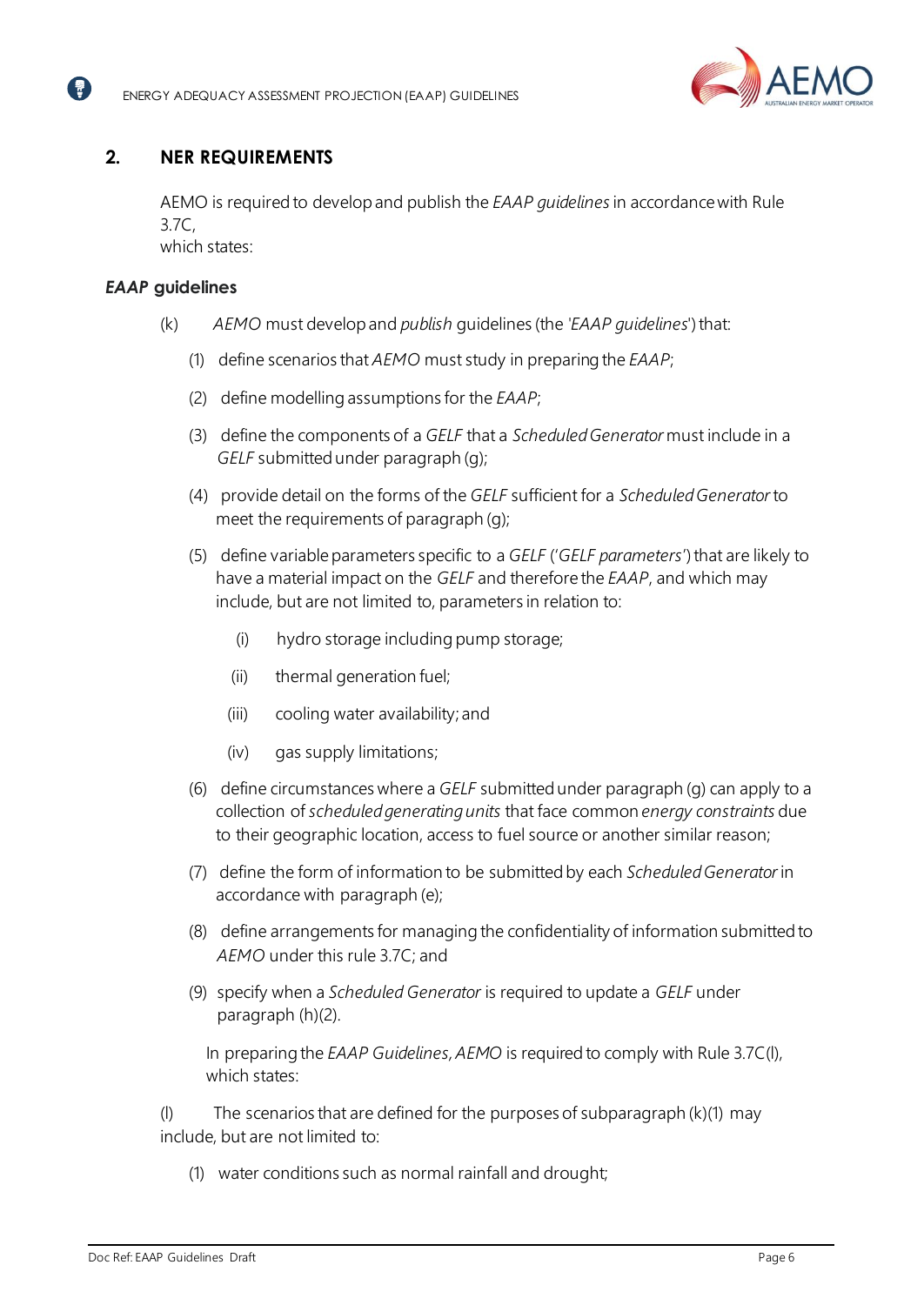

- (2) material restrictions on the supply of a significantfuel source;
- (3) other limits on a fuel source for a major form of generation; and

(4) any other scenario that AEMO reasonably considers will have a material impact on the *EAAP*.

#### *EAAP* **principles**

2

Rule 3.7C(m) requires AEMO to comply with the EAAP principles in preparing the EAAP guidelines. The EAAP principles are specified in Rule 3.7C(b), which provides:

- (b) The *EAAP* must:
	- (1) cover a 24 month period;
	- (2) be *published*at least once in every 12 month period and more frequently if required under paragraph (d);
	- (3) provide a probabilistic assessmentof projected *energy* availability for each *region*;

(4) provide projected *unservedenergy* levels for each *region* with a monthly resolution;

- (5) provide aggregated information on the adequacy of *energy* availability for each scenario that *AEMO* defines for the purposes of the EAAP, based on information receivedfrom *RegisteredParticipants* and on anticipated *power system* constraints;
- (6) take into account:

(A) where relevant, the information and *medium term PASA* inputs referred to in clauses 3.7.1 and 3.7.2;

- (B) where relevant, the matters AEMO considers in, and for the purposes of, clause 5.6.5(c) in carrying out the *ANTS review*;
- (C) *Generator Energy Limitation Frameworks* provided in accordancewith paragraph (g), including*GELF*s that apply to more than one *scheduled generatingunit* under clause 3.7C(k)(6)where those *GELF*s adequately representthe relevant*generatingunits*; and
- (D) *GELF parameters*for each *GELF* which are provided in accordancewith the *EAAP guidelines* and are updated in accordance with the *timetable*.

In addition, AEMO must comply with Rules 3.7C (o) and (q) in developing, publishing and amending the *EAAP Guidelines*. These state:

- (o) AEMO must developand *publish* the *EAAP guidelines*in accordance with the *Rules consultation procedures*.
- (q) AEMO may from time to time in accordance with the *Rules consultation procedures* amend or replace the *EAAP guidelines*.

This documentdetails the *EAAP guidelines* as required by Rule 3.7C(k). These *EAAP guidelines* commenceon 1 November 2016.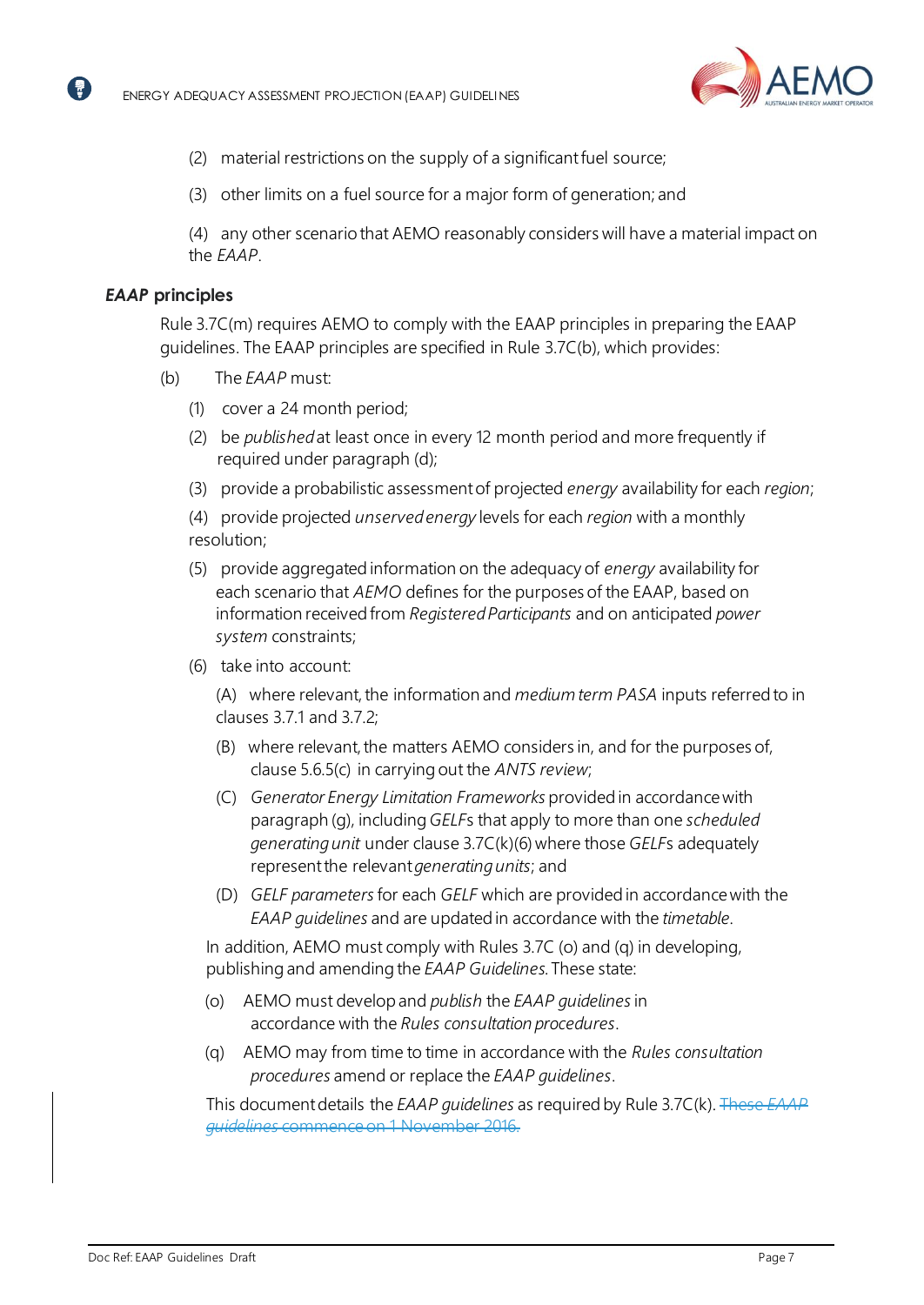

## <span id="page-7-0"></span>**3. PREPARATION OF THE EAAP**

A

AEMO is required by Rule 3.7C(d) to *publish* an *EAAP:*

- 1. at least once in every 12 month period in accordance with the *timetable;* and
- 2. as soon as practicable after becoming aware of any new information that may materially alter the most recently published *EAAP*.

The *EAAP* will be prepared and *published* in accordance with Rule 3.7C. The *EAAP* will use probabilistic modelling to determine the *regional UnservedEnergy* (USE) at an hourly resolution during the *Study Period*. This involves the use of time-sequential, security constrained optimal dispatch simulations, incorporating *Monte-CarloSimulations*.

The annual percentageof USE per *region* will be the key indicator of *energy* adequacy in the *NEM*. The *EAAP* will cover the scenarios listed in section [4.1](#page-7-3) of this document.

AEMO will use the modelling assumptions listed in sectio[n 4.2](#page-8-1) of this documentin preparing the *EAAP*. At least once in every 12 month period, or when notified by AEMO that an additional *EAAP* is required, the *GELF parameters* will be submitted by *Scheduled Generators,* consistent with the selected form of *GELF* as explained in sections [4.3,](#page-11-1) [4.4,](#page-12-2) [4.5](#page-12-3) and [4.6](#page-13-1) of this document.

## <span id="page-7-1"></span>**4. EAAP GUIDELINES**

These EAAP guidelines cover the following areas, as required by Rule 3.7C(k):

- scenarios that AEMO must study in preparing the EAAP;
- modelling assumptions for the EAAP;
- components of a GELF that a Scheduled Generator must include in a GELF submitted under Rule 3.7C(g);
- the forms of the GELF sufficient for a Scheduled Generator to meet the requirements of Rule 3.7C(g);
- variable GELF parameters that are likely to have a material impact on the GELF;
- circumstances where a GELF submitted under Rule 3.7C(g) can apply to a collection of scheduled generating units that face common energy constraints due to their geographic location, access to fuel source or another similar reason;
- the form of information to be submitted by each Scheduled Generator in accordance with Rule 3.7C(e);
- arrangements for managing the confidentiality of information submitted to AEMO under Rule 3.7C.;
- when a Scheduled Generator is required to update a GELF under paragraph (h)(2).

## <span id="page-7-3"></span><span id="page-7-2"></span>**4.1. Scenarios that must be studied in preparing the** *EAAP*

The following scenarios will be included in the first *EAAP* to be *published* by 31 March 2010:

- 1. Low rainfall based on rainfall experienced in a specified historical period;
- 2. Short-term average rainfall based on the average rainfall recorded over the past 10 years; and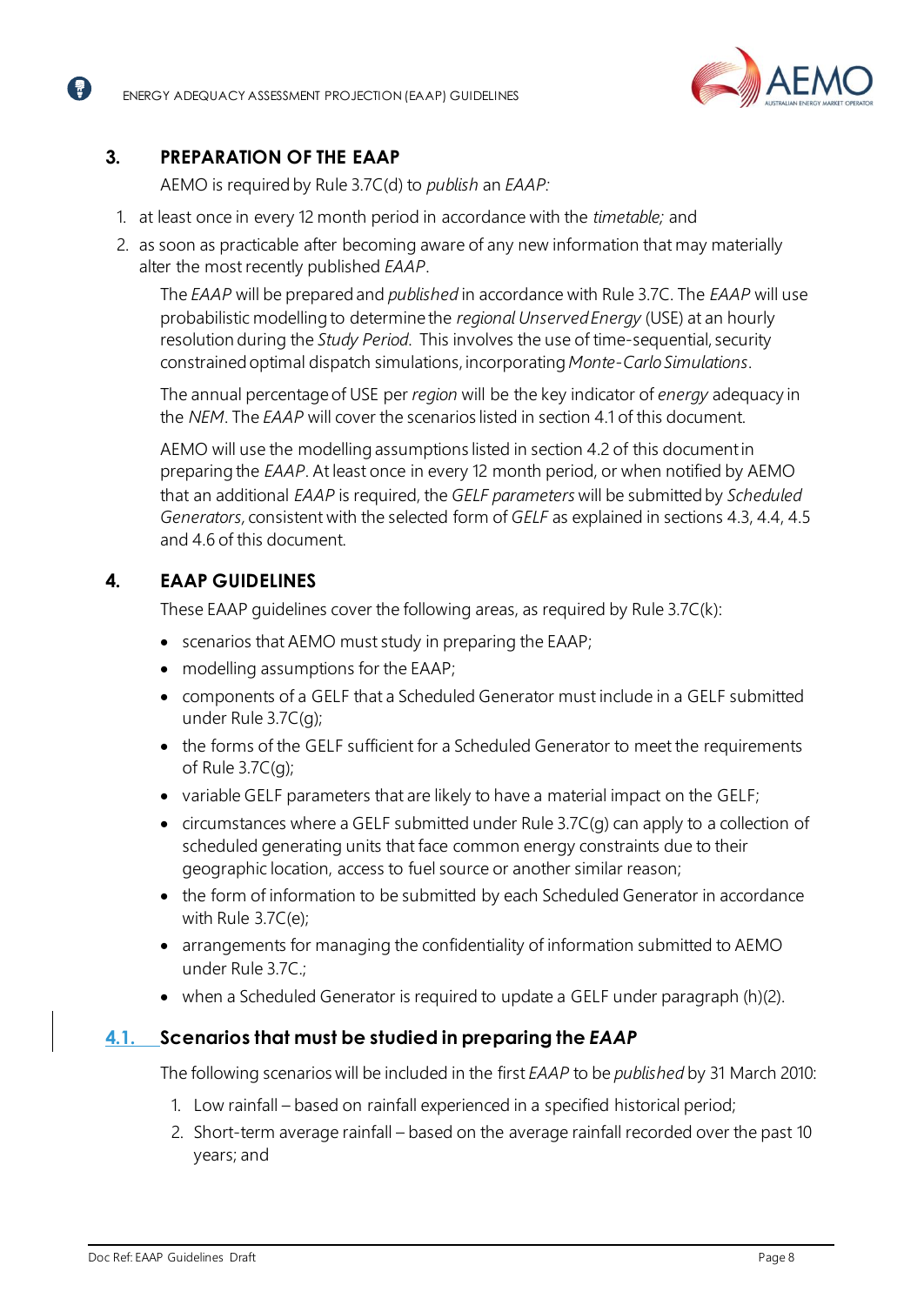

3. Long-term average rainfall – based on the average rainfall recorded over the past 50 years, or the longest period for which rainfall data is available should this be less than 50 years.

(Collectively referred to as '*Scenarios*').

Simulation cases will be carried out for the first two scenarios. only be run for the third scenario if the annual USE in any region was above 0.002% regional energy demand in the second scenario, and the input data provided for the third scenario suggested potentially improved conditions.

#### **Simulation cases**

2

Each *Scenario* will be simulated with 10% POE demand traces (**10% P**O**E simulation case**) as well as 50% POE demand traces (50% POE simulation case) for all *regions*.<sup>3</sup>.

This means that there will be up to six simulation cases studied for the *EAAP*. They are:

- 1. Simulation case 1: Low rainfall scenario with *10% POE demandtraces*
- *2.* Simulation case 2: Low rainfall scenario with *50% POE demandtraces*
- 3. Simulation case 3: Short-term average rainfall scenario with *10% POE demandtraces*
- 4. Simulation case 4: Short-term average rainfall scenario with *50% POE demandtraces*
- 5. Simulation case 5: Long-term average rainfall scenario with *10% POE demandtraces*
- 6. Simulation case 6: Long-term average rainfall scenario with *50% POE demandtraces*

If the need arises, AEMO will conduct simulations of *90% POE demand traces* or additional scenarios as appropriate in future using the *GELF* information provided by *Scheduled Generators*in accordancewith these *EAAP guidelines*. Any extra scenarios that would  $\overline{\text{line}}$  additional information from participants will be done in consultation with stakeholders

### <span id="page-8-1"></span><span id="page-8-0"></span>**4.1.4.2. Modelling assumptions for the** *EAAP*

#### **Sharing** *USE* **among regions**

Whenever*USE* is predicted in a simulation,*USE* will be shared between *regions* in proportion to the *regional* demands until *interconnector*limits are reached.After reaching the *interconnector* limits, the remaining*USE* will be reported for the *region* it belongs to in addition to the shared componentof *USE* for that *region*.

#### **Number of Monte Carlo simulations to be performed**

AEMO will use a sufficient number of *Monte Carlo simulations*for each of the simulation cases to achieve convergence of monthly *USE* values to within an acceptable tolerance.

#### **Determination of hourly** *USE* **for Scenarios**

For each of the *Scenarios*, the 10% POE simulation case hourly USE results will be combined with the 50% POE simulation case hourly *USE* results using weightingfactors

 $\mathbf l$ 

<sup>&</sup>lt;sup>3</sup> The method of developing demand traces is explained in Schedule 1 of this document.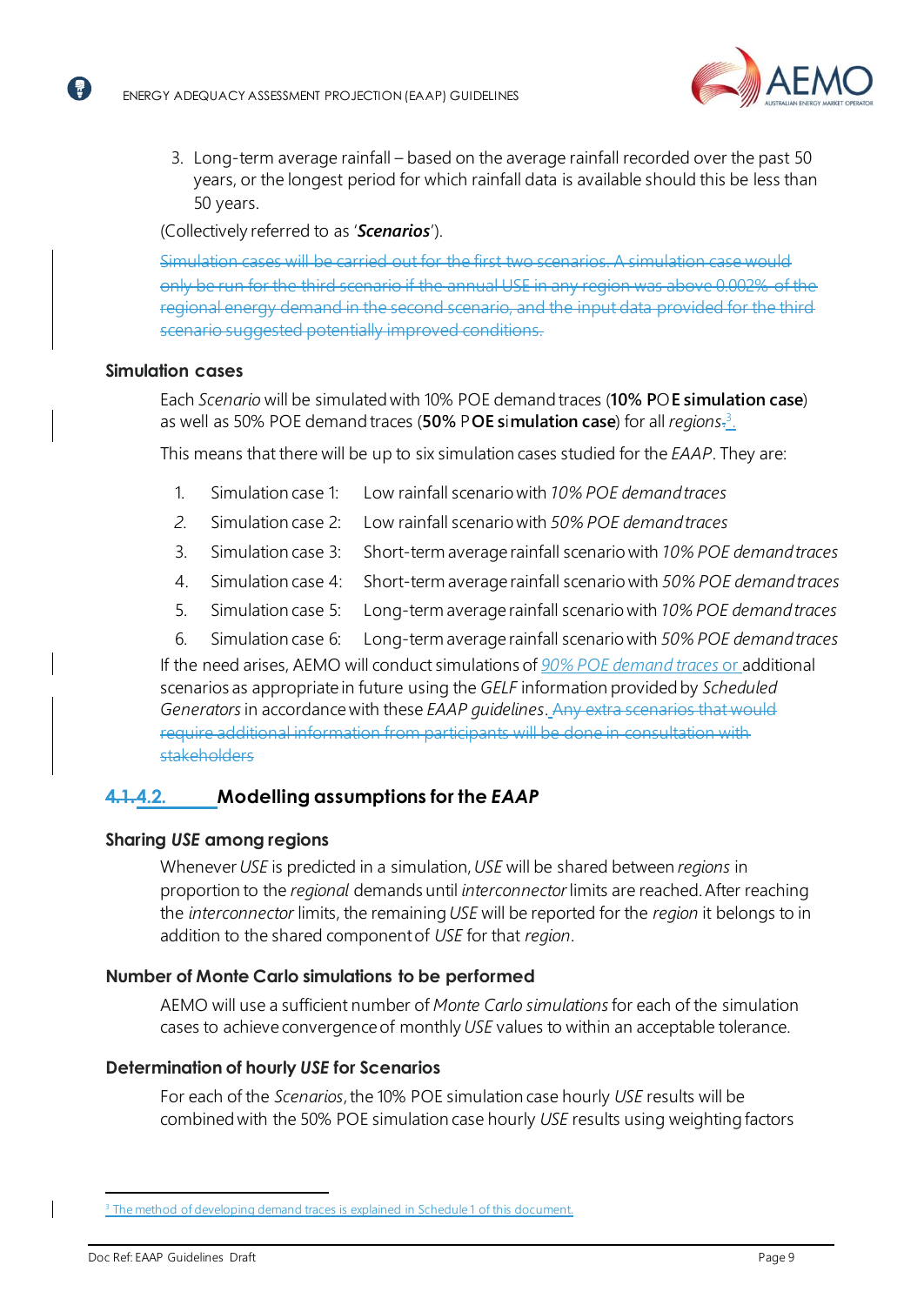

consistent with the weighting factors used for the *ESOO* to determine the hourly *USE* for the *Scenario*.

AEMO is not explicitly modelling simulation cases for 90% POE demand traces unless USE outcomes are expected to be materially different from 50% POE outcomes. If not explicitly modelled, USE values included in the probability weighted calculation of expected USE arising from 90% POE demand traces are assumed to be zero.

#### **4.1.1.4.2.1. Modelling of generation plant for EAAP**

All generators that contribute to operational demand<sup>4</sup> are modelled in the EAAP, consistent with the approach used in both the *medium term* PASA and Electricity Statement Of Opportunities (ESOO).Only the scheduled generating units semi-scheduled generating will be modelled in EAAP. All operational<sup>[4]</sup> generators units will be modelled in *EAAP*, this includes all scheduled generating units and semi-scheduled generating units. The *semi-scheduled generating units* are not required to provide *GELF* information.

#### **Existing Generation**

【 帚 】

*Generatingunits* includedin the most recent *medium term* PASA at the time the *GELF* is submitted will be modelled for *EAAP*.

#### **New Generation**

New *generating units* for the upcoming two years will be modelled once they are 'committed', as reported in the latest NEM *ESOO*, as well as the most recent information that is available on the AEMO Generation Information webpage.<sup>5</sup>

#### **Retiring Generation**

AEMO will consider a *ScheduledGenerator's* advice regarding the decommissioning of *generating units* submittedfor the *medium term PASA* as well as for the purposes of the NEM *ESOO* or *published*on the AEMO Generation Information webpage. The *generating units* will be modelled as unavailable after the proposed decommissioning date.

#### **Self-Dispatch Level**

AEMO proposes to include self-dispatch levels (the 'must run' component) component of the GELF.

#### **Generator Ramp Rates**

AEMO proposes to include ramp rates of generating units as a component of GELF. Ramp rates for scheduled generating units of thermal power stations will be submitted on the basis of individual scheduled generating units.

<sup>4</sup> For details on operational demand, please refer to demand definitions here [https://aemo.com.au/en/energy-systems/electricity/](https://aemo.com.au/en/energy-systems/electricity/national-electricity-market-nem/system-operations/dispatch-information) [national-electricity-market-nem/system-operations/dispatch-information](https://aemo.com.au/en/energy-systems/electricity/national-electricity-market-nem/system-operations/dispatch-information) 

<sup>&</sup>lt;sup>5</sup> The AEMO Generation Information webpage can be accessed using the following weblink:

http://www.aemo.com.au/Electricity/Planning/Related-Information/Generation-Information.at: http://www.aemo.com.au/Electricity/Planning/ Related-Information/Generation-Information.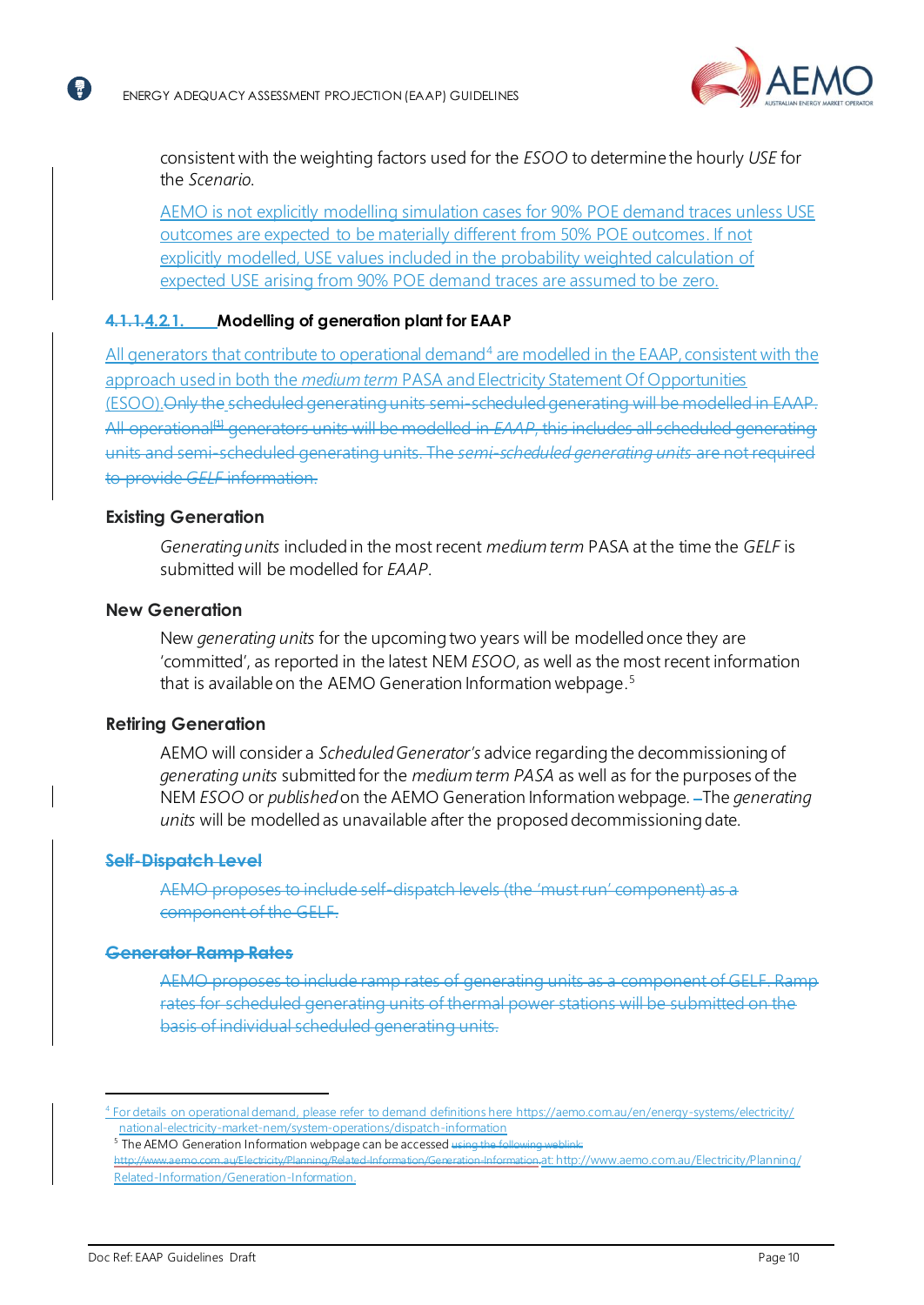

Some hydro power generating units are combined to rates for combined hydro power generating units will be the combined rates of all physical hydro power generating units.

#### **Capacity of Generating Units**

12

The *PASA availability* of *generatingunits* submittedfor the most recent *medium term* PASA will be used to representthe availability of *generating units* for *EAAP* modelling.

#### **Scheduled outages of Generating Units**

AEMO proposes that maintenance outages be modelled using the most recent information submitted for the *medium term PASA*.

If *USE* is predicted in periods where *outages* of *scheduledgeneratingunits* are planned to occur, where possible, the *outages* will be shifted to periods where USE is not predicted. This approach is based on the assumption that*scheduledgeneratingunit* planned *outages* would be re-arranged if they caused *USE* in one or more *regions*. If AEMO has been advised by the *Scheduled Generator* that it is not feasible to shift the *outage*, it will be modelled to occur at the periods advised.

#### **Generator price input**

AEMO will use a suitable pricing structure for *generating units* reflecting the submitted *GELF parameters*to achieve realistic *dispatch* of *generating units* modelled in the *EAAP*. The pricing structure will also take into account the requirementto minimise*USE*.

### **Generator Forced Outage Rates (FOR)**

The *EAAP* will use FOR data collected on an annual basis for the purpose of producing the a National Transmission Statementunder Rule 11.27 or the *National Transmission Network Development Plan* under the *Rules* (as the case may be the annual ESOO.

#### **4.1.2.4.2.2. NEM Network model**

A five-stateregion model will be used, and includes:

- Generator marginal loss factors; and
- Inter-regional loss factor models.

Refer to [Schedule](#page-17-1) 2 for details of the *inter-regional* loss model and the *marginal loss factors* used

in the *EAAP*. The interconnector FOR used in the Minimum Reserve Levels by AEMO will be used in the EAAP.

#### **4.2.3. Power transfer capability and network constraints**

*Network* power transfer capability is defined by a set of *network* constraint equations. The *network* model is used to constrain the dispatch of *interconnectors* and *generation* to avoid power flows exceeding *network* capability.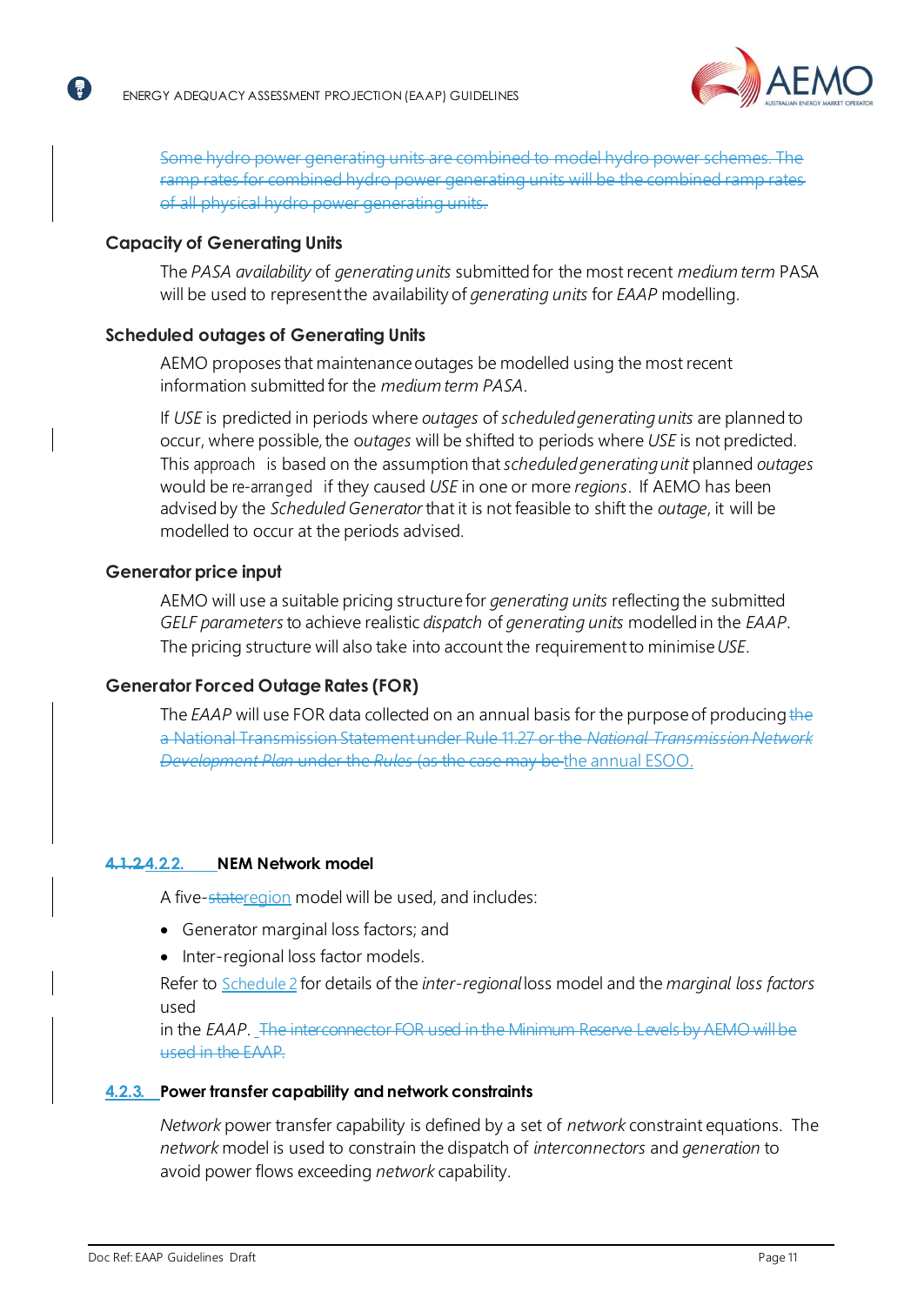$\blacksquare$ 



This section describes the set of constraintequations used in the *EAAP* simulations to model the existing and future *network* capability.

The *EAAP* simulations model the power transfer capability of the *network* using system normal ST PASA formulated constraint equations only. *Outage* and other types of constraintequations are excluded from the simulations. The reasons for this are as follows:

- *Network outages* would normally be moved if they were likely to cause security or reliability issues;
- FCAS constraintequations are not representedin the *EAAP* simulations becauseunder system normal conditions, Basslink is the only *interconnector* affected by FCAS constraints;
- *Interconnector*rate of change and other types of constraintequations are not represented in the *EAAP* as these equations are generally invokedas required, depending on *power system* conditions. It is not appropriate to assume these constraintequations are active across the *study period*. *Interconnector*rate of change constraintequations are also not meaningful when applied to an hourly data resolution.

The constraint equations will factor in:

- the demand profile of the selected *simulation case*;
- seasonal equipmentratings;
- *PASA availability* of *scheduledgeneratingunits* as submitted for the *medium term PASA*;
- use/enablingof control schemes,*NCASNSCAS* and *Network Support Agreements*to achieve maximum power transfer capability levels;
- future *generation* relevantfor the *study period*;
- future *network augmentations*relevantfor the *study period*.

## <span id="page-11-1"></span><span id="page-11-0"></span>**4.2.4.3. Components of static** *GELF* **parameters that a Scheduled Generator must include in a** *GELF* **submitted under Rule 3.7C(g)**

Components of a *GELF* to be submitted must be on the basis of *scheduledgenerating units*. Components of a *GELF* can be submitted for groups of *scheduledgeneratingunits* within a *power station* or on a *power station* basis providedthe impact of the energy limitation applies equally across the *generatingunits* in the group or in the *power station* (as the case may be). Aggregation of two or more *power stations* will not be permitted for providing*GELF parameters* except for hydro *power stations* constituting*hydro power schemes*.

The components of a *GELF* should include:

- power station name;
- in the case of hydro power stations, the name of the hydro power scheme it belongs to;
- type of power station (coal-fired, gas-fired, hydro, GT etc);
- number of generating units at the power station and their MW capacities;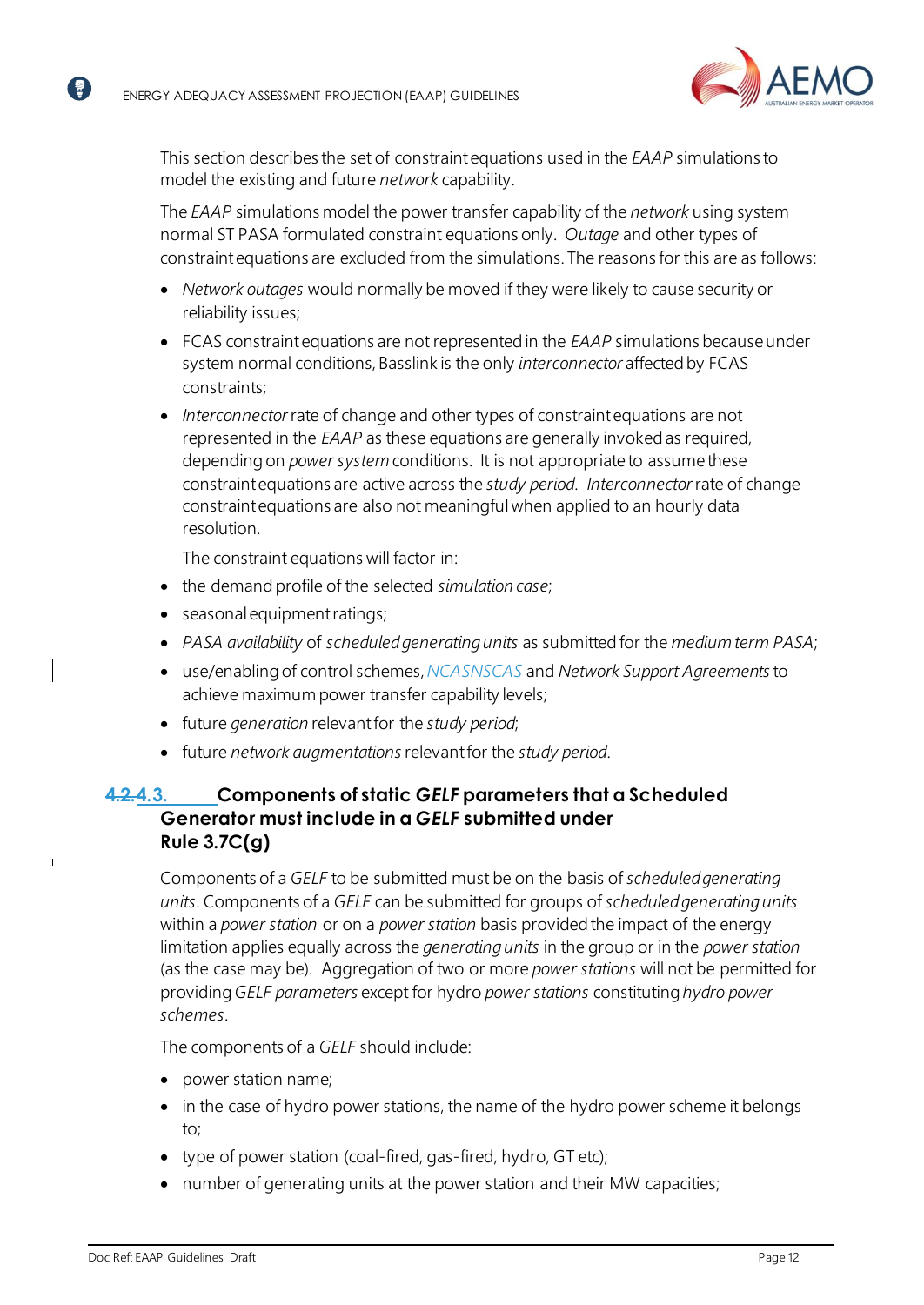(R)



- state whether energy or capacity limitations (or both) are likely to be experienced by the power station or the hydro power scheme under the Scenarios considered for the EAAP – briefly explain each of the limitations and the cause of these restrictions;
- for thermal power stations not belonging to hydro power schemes, state whether the energy/capacity restrictions apply to the whole power station, to a group of generating units at the power station or to individual generating units at the power station; and
- State the generation group the generating units belong to. All generating units modelled in the EAAP must be categorised into Baseload, Intermediate or Peaking generation groups. Refer to the Glossary for the definitions.

## <span id="page-12-2"></span><span id="page-12-0"></span>**4.3.4.4. Additional components of static** *GELF* **parameters associated with Hydro Power Schemes**

Cascaded pump storage *hydro power schemes* can be complex in their operation. - Five typical models representing *hydro power schemes* have been included in Schedule 43 as examples.

*ScheduledGenerators* should select the model best representing their *hydro power schemes*,giving consideration to the inflow patterns consistentwith the scenarios as well as the configuration of the *hydro power schemes*when establishingstatic *GELF parameters* and advise the selected model to AEMO. AEMO will then review the proposed model and decide if it is adequate for the purposes of the *EAAP*. If not, AEMO will discuss the inadequacies of the proposed model with the *Scheduled Generator*in question to establish an adequate model. The timeframe to complete this task is covered in section 5.[84.8](#page-14-4) of this document.

The following information must be provided for each of the reservoirs associated with a *hydro power scheme*:

- Maximum active reservoir storage (GL);
- Minimum active reservoir storage (GL).

The following information on tunnels associated with *hydro power schemes* would form a part of *GELF* if AEMO, in conjunction with the *ScheduledGenerator* who owns the *hydro power scheme*, determines it is required to accurately model the *hydro power scheme* for the purposes of the *EAAP*:

- The rate at which water can be transferred through the tunnel (ML/hour); and
- The reservoirs to which the tunnels are connected.
- In addition, each of the *hydro power stations* has the followingstatic *GELF parameters*:
- Water utilization factor for generation and pumping for each generating unit or for the power station in GWh per GL;
- Connected to which reservoirs (e.g. upstream reservoir and downstream reservoir).

## <span id="page-12-3"></span><span id="page-12-1"></span>**4.4.4.5. The forms of the** *GELF* **sufficient for a Scheduled Generator to meet the requirements of Rule 3.7C(g)**

*ScheduledGenerators* should submit a *GELF* representing *energy* limitations likely to be experienced by their *power stations*. It is acknowledged that the *energy* limitations experienced by some of the *generating units* or *power stations* can be better expressedin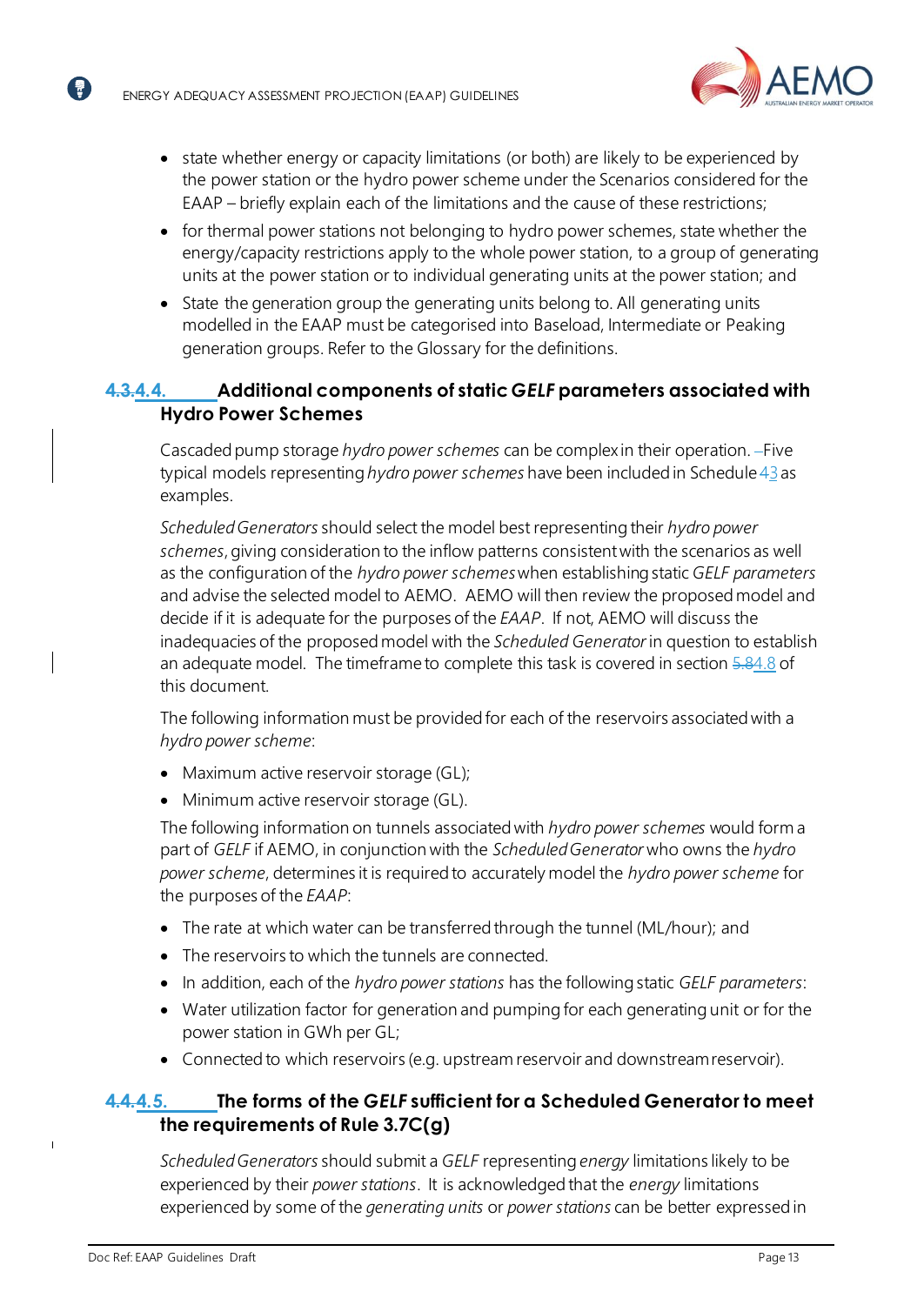

the form of a capacity limitation; hence,

it is proposedto allow the *energy* limitations to be expressedas an *energy* limitation or a capacity limitation.

*Energy* limitations in a *GELF* could be due to (but not limited to):

- limitations on a primary energy source (i.e. coal, gas or availability/allocation of water for hydro power generation);
- limitations on power station services (i.e. cooling water, high cooling water temperatures, boiler feed water, etc.); and
- environmental issues, such as emission limits, operation allowed only at specific times of the day/week, etc.

## <span id="page-13-1"></span><span id="page-13-0"></span>*4.5.4.6.* **Variable parameters to be specified in a** *GELF*

The variable parameters *Scheduled Generators* must submit in a *GELF* should cover the full *study period* and have a monthly resolution, unless a differentresolution has been previously agreed with AEMO.

A separate set of variable *GELF parameters* should be submitted for each of the *Scenarios* included in the *EAAP*.

Water-related *energy* limitations includedin *forecast generation capability* submitted as a variable *GELF parameter* should be based on the known current share of water available for *generation*, as advisedby jurisdictions and water authorities. *ScheduledGenerators* should not assume that water allocations above this level would be made available in the future.

### **Variable** *GELF* **parameters to be submitted by non-hydropower stations**

- 1. Monthly forecast generation capability in GWh taking into accountthe energy limitations anticipated in each Scenario for each of the scheduled generating units, group of scheduled generating units within the power station or for the power station; and
- 2. If there are any capacity limitations associated with the energy restrictions, monthly capacity profiles for each of the scheduled generating units should also be submitted.

#### **Variable** *GELF* **parameters to be submitted for** *hydro power schemes*

- 1. Active reservoir storage at the beginning of the *study period* in GL;
- 2. Monthly inflows to reservoirs in GL during the *study period*;
- 3. Minimum reservoirlevel that can be reached in each month of the *study period* without violating long-term reservoir management policy; and
- 4. Any other limitations on reservoir capacities or levels that should be considered within the

*study period*.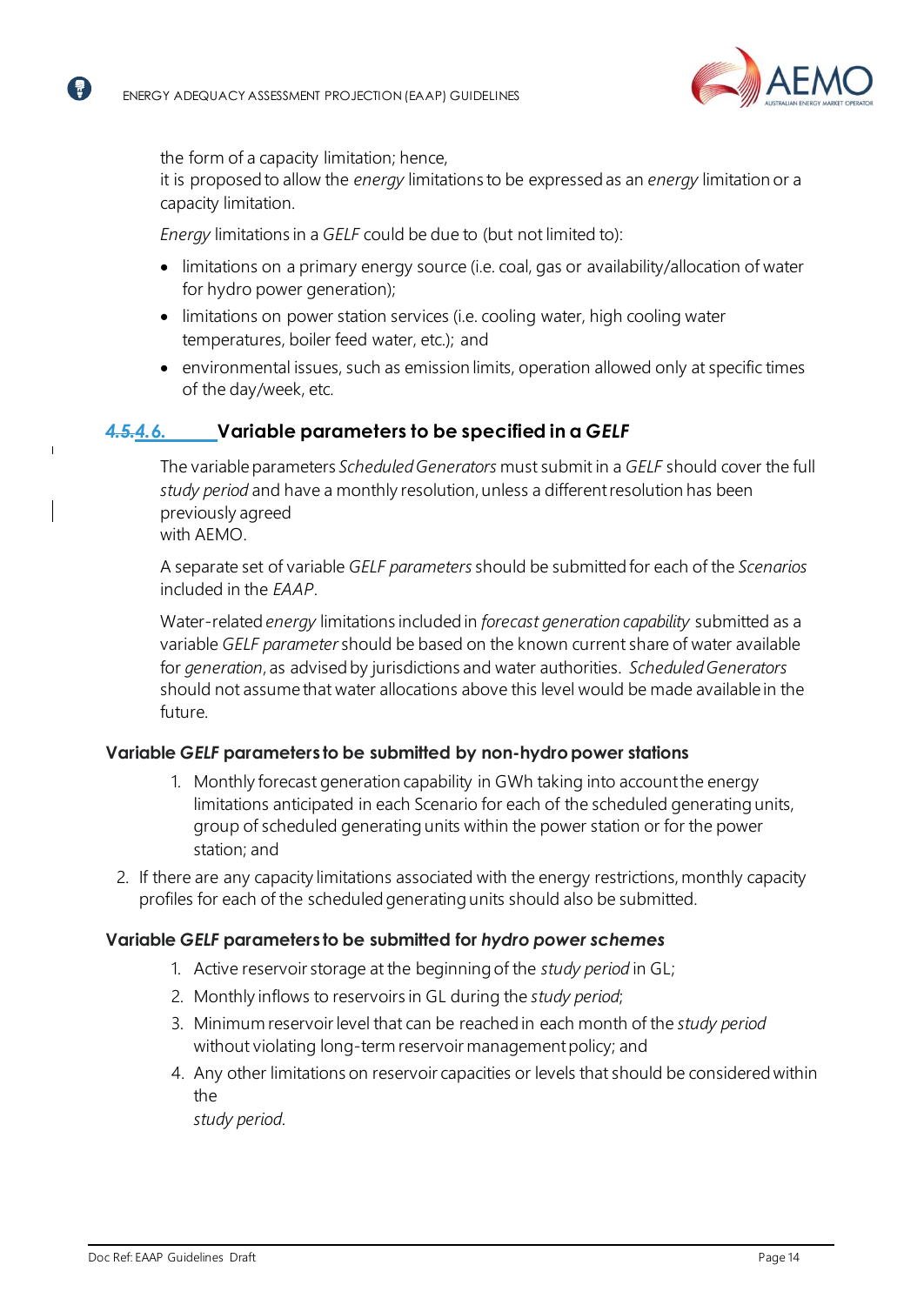$\overline{1}$ 

 $\mathbf{I}$ 



# <span id="page-14-0"></span>**4.6.4.7. Circumstances where a** *GELF* **can apply to a collection of scheduled generating units that face common energy constraints due to their geographic location, access to fuel source or another similar reason**

The *GELF* for *power stations* that do not constitute *hydro power schemes* will cover common *energy constraints* applying to *generatingunits* within a *power station* only and will not cover common *energy constraints* applicable for multiple *power stations* due to the difficulty in modelling them.

## <span id="page-14-4"></span><span id="page-14-1"></span>**4.7.4.8. The form of information to be submitted by each** *Scheduled Generator* **in accordance with Rule 3.7C(e)**

The *GELF parameters* are to be submitted by each *ScheduledGenerator*in an electronic format using the interface developed by AEMO for this purpose. This interface will include features that will enable the *ScheduledGenerators*to submit *GELF* parameters conveniently at a relatively low administrative cost.

The proposedstatic *GELF parameters* applicable to each *ScheduledGenerator* will be inputted by AEMO by 1 October 2009. *ScheduledGenerators* will be responsible for maintaining the accuracy of static *GELF parameters* associatedwith the scheduled generating units and the hydro power schemes they own. Any errors in the static *GELF* parameters should be reported to AEMO promptly.

The variable GELF parameters must be submitted by each *Scheduled Generator* within three weeks from the time AEMO issues an AEMO Communication for *EAAP* reporting.

To assist with resource planning, in the event that additional *EAAP* reporting is not required, AEMO will target an *EAAP* publication date of end of November each year, with the deadline for submitting a *GELF* being before the end of the fifth business day in October.

## <span id="page-14-2"></span>**4.8.4.9. When a** *Scheduled Generator* **is required to update a** *GELF* **under paragraph (h)(2)**

Additional EAAP reporting will be required if AEMO becomes aware of any new information that may materially alter the most recently published *EAAP*. The factors AEMO will consider in determining whether additional EAAP reporting is required are outlined in the *Reliability Standard Implementation Guidelines*.

At AEMO's discretion, some or all *Scheduled Generators* will be required to update and resubmit variable *GELF parameters* when AEMO has an obligation to publish an EAAP under clause 3.7C(d)(2)*,* and an AEMO Communication will be issued to this effect.

In exercising this discretion, AEMO will consider whether the new information is likely to have materially impacted the variable *GELF parameters* most recently submitted by each *Scheduled Generator*.

## <span id="page-14-5"></span><span id="page-14-3"></span>**4.9.4.10. Information to be included in the publication of the EAAP**

There will be two versions of the *EAAP published*: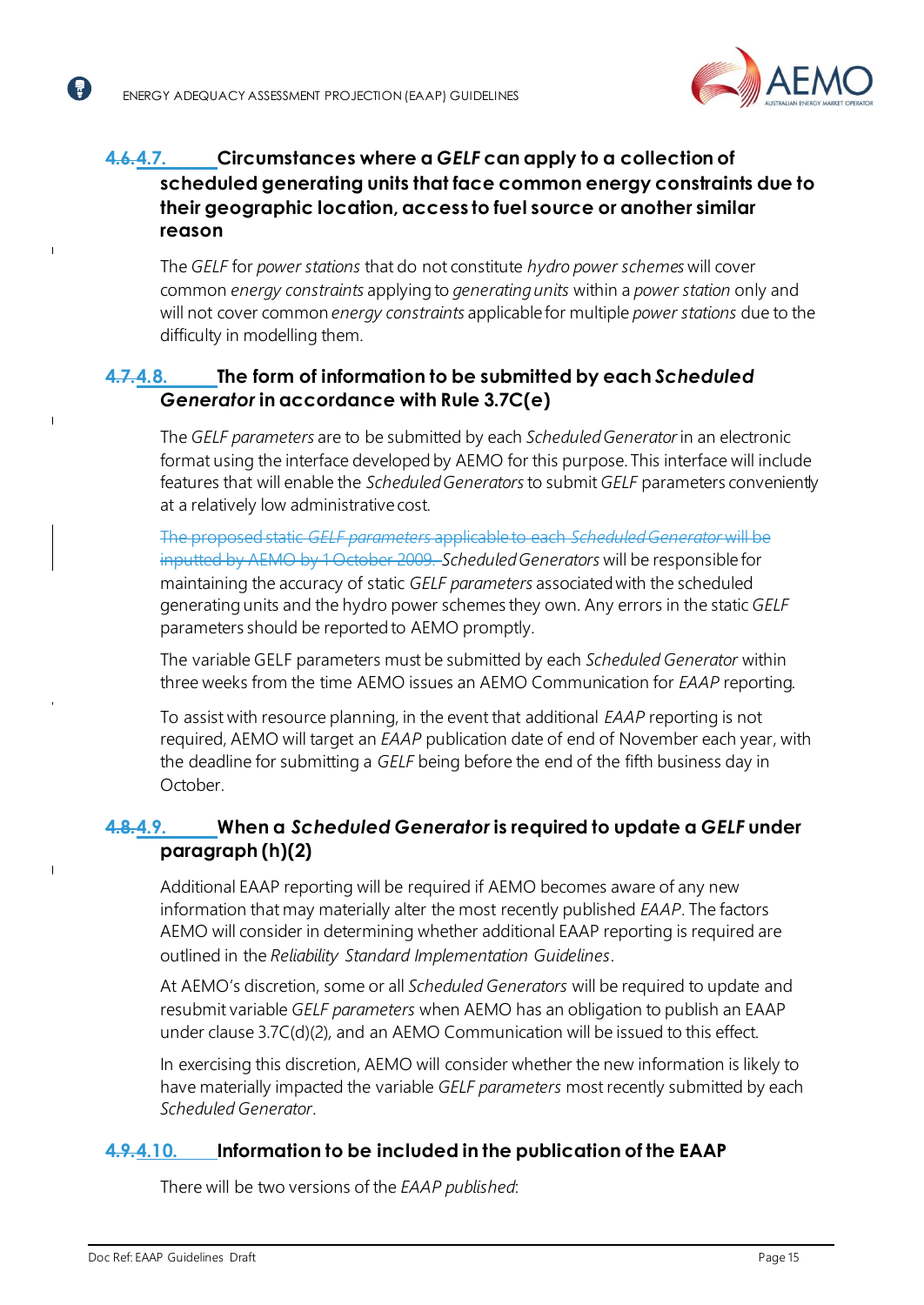

• a public version; and

6

• a version covering individual scheduled generating units or hydro power schemes. The second version will be available only to the Scheduled Generator who owns the relevant scheduled generating units or the hydro power scheme.

The public version will be available to all Market Participants and will include the following items for each of the Scenarios on regional basis:

• Monthly USE for the study period in GWh; and

USE for the first 12 months and for the second 12 months in the study period in GWh. Monthly energy generation for the study period in GWh will be provided on a NEM-wide basis.

The second version will include the following items for each of the Scenarios:

- Monthly energy generation reductions in GWh for the scheduled generating unit or hydro power scheme for the study period;
- Monthly capacity reductions in MW for the scheduled generation scheme for the study period;
- Monthly generation contribution in GWh from the scheduled generating unit or hydro power scheme for the study period; and
- Monthly generation contribution in GWh for the first 12 months and for the second 12 months in the study period.

## <span id="page-15-0"></span>**4.10.4.11. Arrangements for managing the confidentialityof information submitted to AEMO**

Subject to the requirementto *publish* the *EAA*P, that is, the public version described in section [4.10](#page-14-5) of this document, the *GELF* information submitted by the *Scheduled Generators*for the purposes of the *EAAP* will be treated as *confidential information* in accordance with the *Rules*.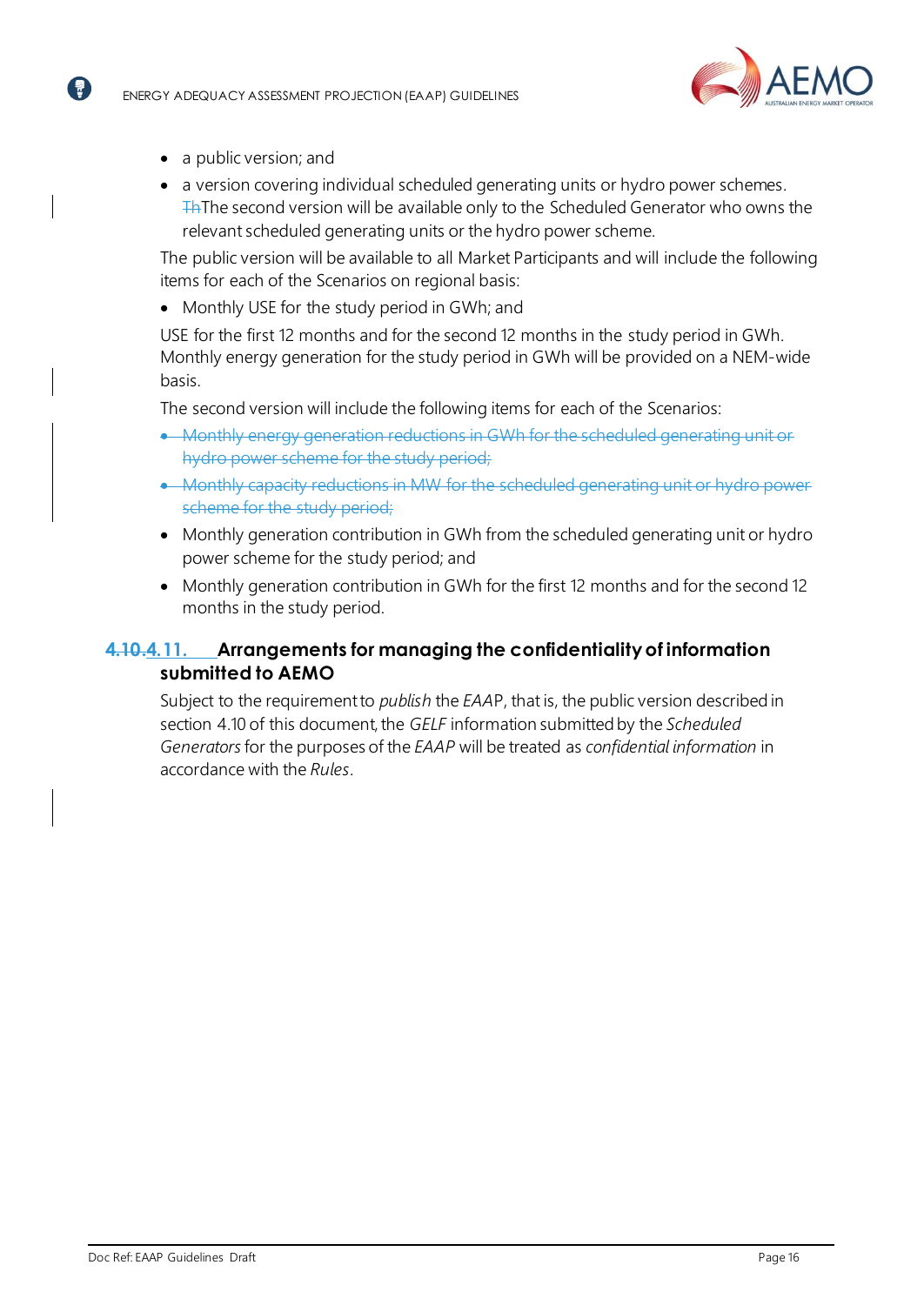ั ₹ิ `



# <span id="page-16-0"></span>**5. SCHEDULE 1: DEVELOPMENT OF 10% POE AND 50% POE DEMAND TRACES FOR THE EAAP**

The demand traces used in the *EAAP* willrepresent operational demand, and therefore reflect the demand met by *scheduled and*-semi- scheduled and large non-scheduled ge*neration* in the NEM<del>®</del>.

An A half-hourly resolution is will be used in the *EAAP* probabilistic simulations, requiring hourly *demand traces* to be used.. These traces will beare generated using the same method employed to produce demand traces for **both the** *National Transmission Statement under Rule 11.27 or the National Transmission Network Development Plan under the Rules (as the case may beESOO* and *medium term* PASA<sup>7</sup> .

The method involves adjusting historicaldemand patterns to match forecast *energy* and peakmaximum demandprojections to determine *10%* and *50% POE demandtraces* for the *study period*. Where appropriate, *90% POE demand traces* are also developed using the same method. The historical years used in deriving the *10% POE* and *50% POE* demand traces generally reflect the most recent year/s in which the load traces most closely matched the criteria for the nominated 10% and 50% POE years those used in the MT PASA.

A 10% POE maximum demand projection takes into consideration both the probability of extreme temperatures and day of the week. It is expected to be exceeded, on average, no more than once every 10 years. That is, for any given year, there is a 10% probability that a 10% POE projected maximum demand will be exceeded. Similarly, 50% POE projected demands are expected to be exceeded no more, on average, than one year in every two.

Suitable adjustments will be made within the model to take into account the demand side participation (DSP) using the committed amounts of DSP *published*in the latest NEM *ESOO*.

<sup>&</sup>lt;sup>6</sup> For details on operational demand please refer to demand definitions here [https://aemo.com.au/en/energy](https://aemo.com.au/en/energy-systems/electricity/national-electricity-market-nem/system-operations/dispatch-information)[systems/electricity/national-electricity-market-nem/system-operations/dispatch-information](https://aemo.com.au/en/energy-systems/electricity/national-electricity-market-nem/system-operations/dispatch-information)

The latest information on the methodology used to develop demand traces can be found in the methodology documents available at [https://aemo.com.au/energy-systems/electricity/national-electricity-market-nem/nem-forecasting-and-planning/forecasting](https://aemo.com.au/energy-systems/electricity/national-electricity-market-nem/nem-forecasting-and-planning/forecasting-and-reliability/nem-electricity-statement-of-opportunities-esoo)[and-reliability/nem-electricity-statement-of-opportunities-esoo](https://aemo.com.au/energy-systems/electricity/national-electricity-market-nem/nem-forecasting-and-planning/forecasting-and-reliability/nem-electricity-statement-of-opportunities-esoo)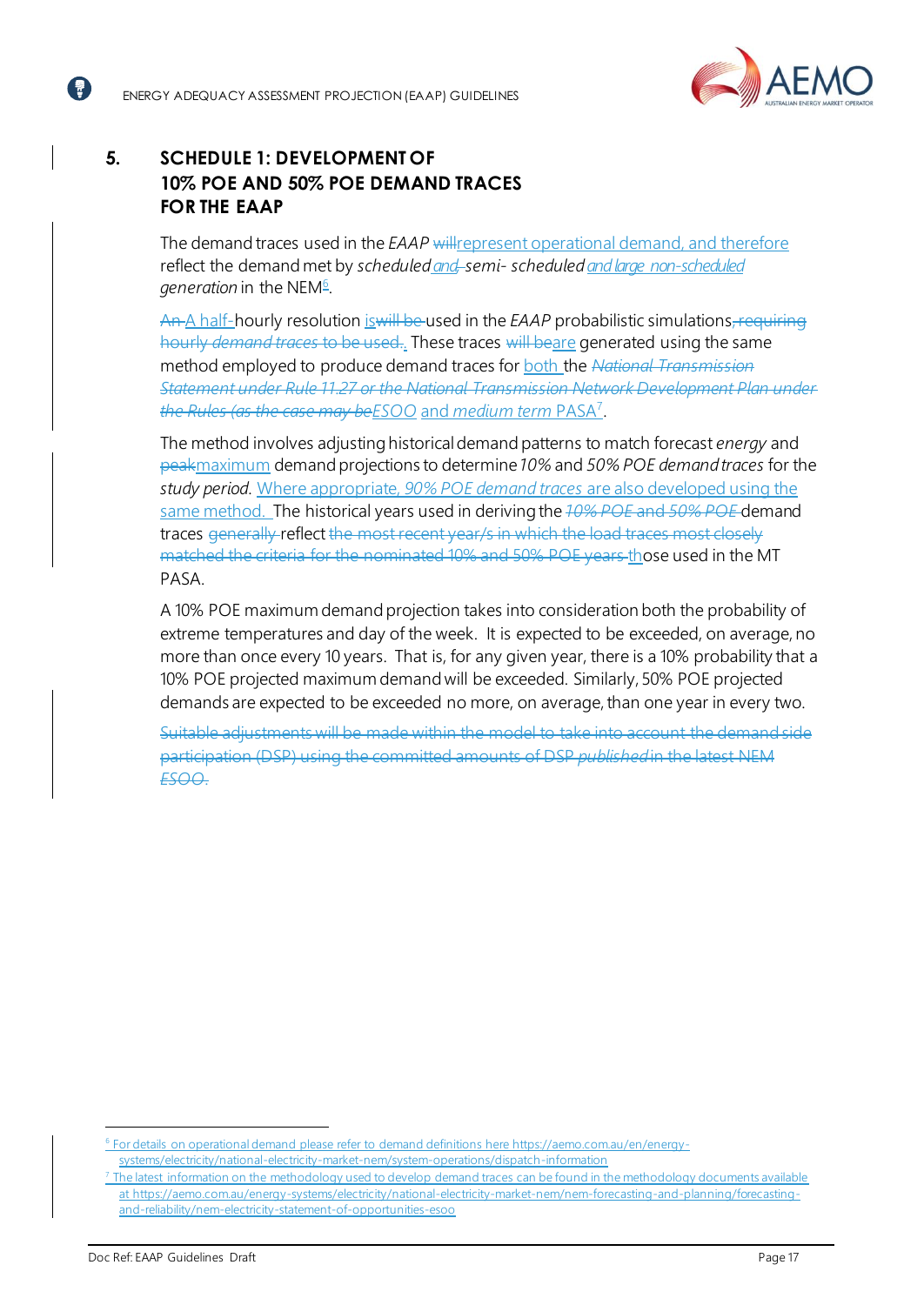( <del>ล</del>ิ`



# <span id="page-17-1"></span><span id="page-17-0"></span>**6. SCHEDULE 2: INTER-REGIONAL LOSS MODEL AND MARGINAL LOSS FACTORS USED FOR THE EAAP**

The *demand traces* used by AEMO will be derived on the basis of "as generated sent-out". The estimated auxiliary load is automatically calculated during the modelling as a fixed percentage of "as generated power". The generator auxiliary information supplied to the model is based on AEMO's latest modelling assumptions<sup>8</sup>, which are published on the AEMO website. The overall auxiliary load is therefore dependent on the particular dispatch outcome in each simulation as all generator types have varying levels of auxiliary load.

The *EAAP* simulations will ensure that the *regional* scheduled maximum demands include a proportion of the *inter-regional losses* calculatedusing loss equations. AEMO proposes that for each *interconnector*,there will be a proportion of the *inter-regional losses* set per *region*.

*Marginal loss factors* are used in determining pricing and dispatch order in the *EAAP* simulations, but are not used to adjust physical demand. The *Marginal loss factors* applied in the *EAAP* studies for the first year will also be applied for the second year of studies.

The *inter-regional loss* models, *inter-regional loss* proportions and *marginal loss factors* for the *EAAP* studies will be sourced from the latest version of the AEMO document "List of Regional Boundaries and Marginal Loss Factors"<sup>."9</sup>.

<sup>&</sup>lt;sup>8</sup> The latest information on AEMO's modelling of generator auxiliary load can be found at [https://aemo.com.au/energy](https://aemo.com.au/energy-systems/electricity/national-electricity-market-nem/nem-forecasting-and-planning/forecasting-and-reliability/nem-electricity-statement-of-opportunities-esoo)[systems/electricity/national-electricity-market-nem/nem-forecasting-and-planning/forecasting-and-reliability/nem-electricity](https://aemo.com.au/energy-systems/electricity/national-electricity-market-nem/nem-forecasting-and-planning/forecasting-and-reliability/nem-electricity-statement-of-opportunities-esoo)[statement-of-opportunities-esoo](https://aemo.com.au/energy-systems/electricity/national-electricity-market-nem/nem-forecasting-and-planning/forecasting-and-reliability/nem-electricity-statement-of-opportunities-esoo)

<sup>9</sup> The *AEMO* document "List of Regional Boundaries and Marginal Loss Factors" can be accessed using the weblinkat: [https://www.aemo.com.au/Electricity/National-Electricity-Market-NEM/Security-and-reliability/Loss-factor-and-regional](https://www.aemo.com.au/Electricity/National-Electricity-Market-NEM/Security-and-reliability/Loss-factor-and-regional-boundaries)**[boundaries](https://www.aemo.com.au/Electricity/National-Electricity-Market-NEM/Security-and-reliability/Loss-factor-and-regional-boundaries)**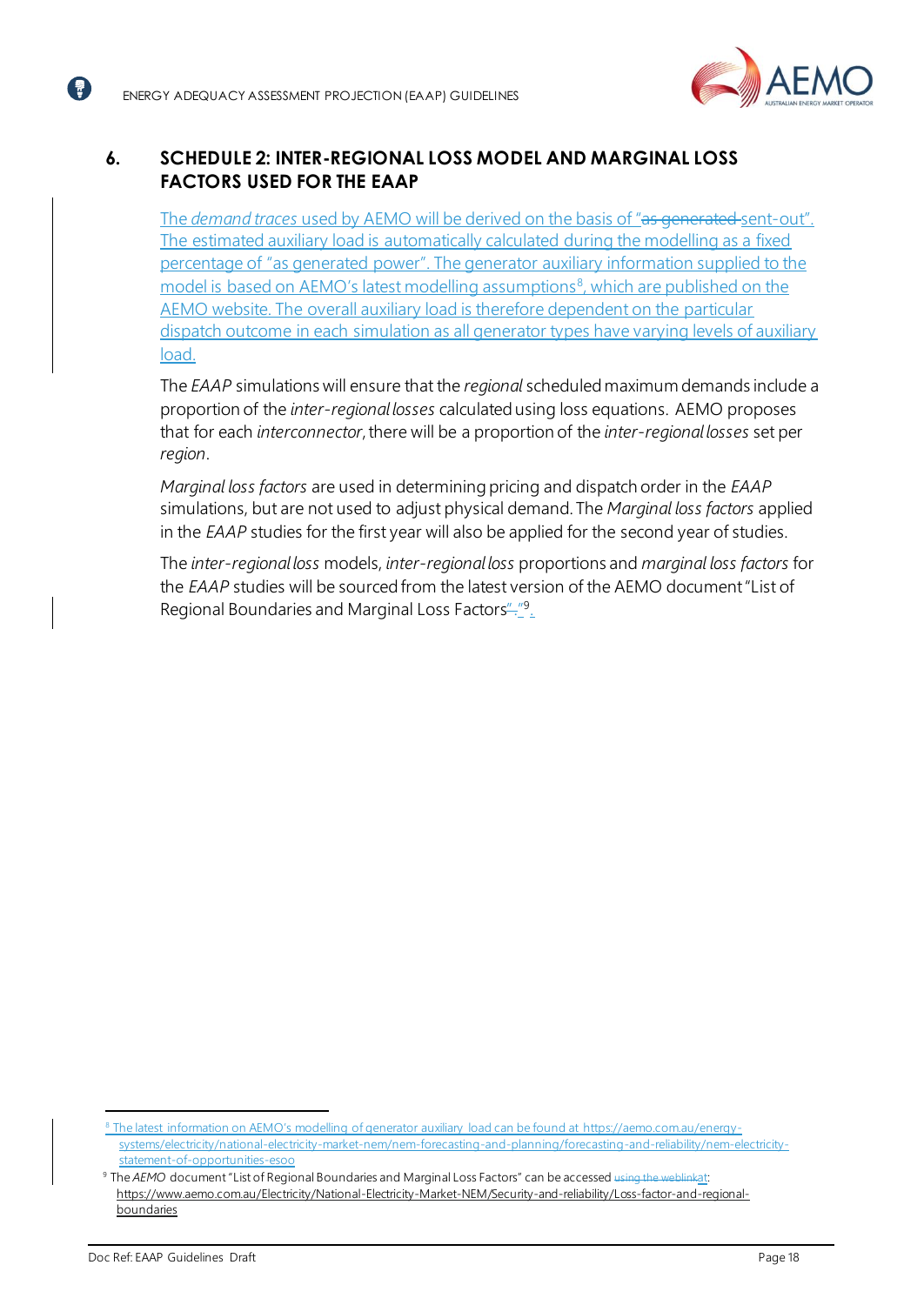

## <span id="page-18-0"></span>**7. SCHEDULE 3: EXAMPLES OF** *HYDRO POWER SCHEME* **MODELLING FOR EAAP**

<span id="page-18-1"></span>



<span id="page-18-2"></span>**7.2. Sample Model 2 – Basic Pump Storage Hydro Power Schemes**

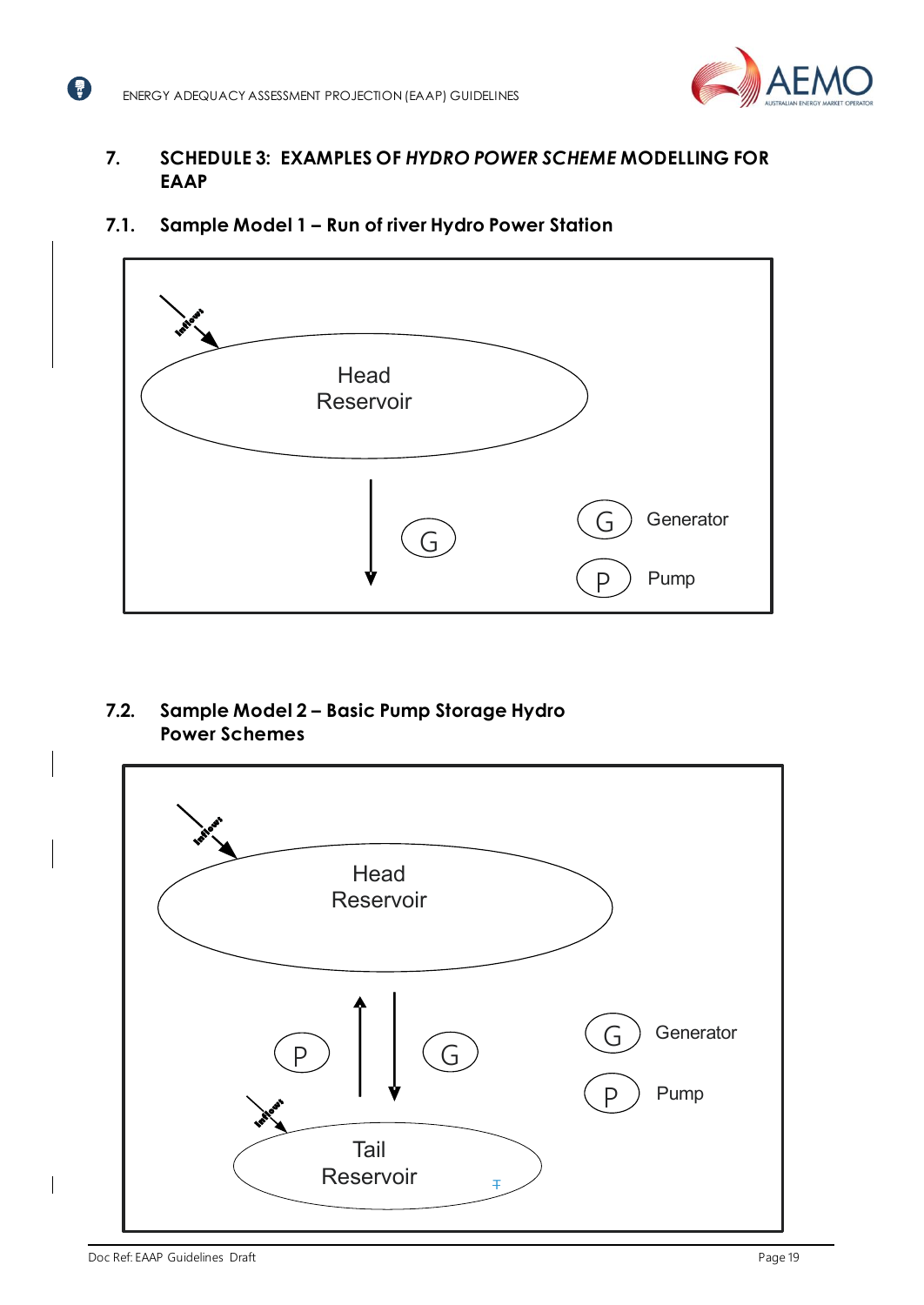# <span id="page-19-0"></span>**7.3. Sample Model 3 – Complex Pump Storage Hydro Power Schemes**